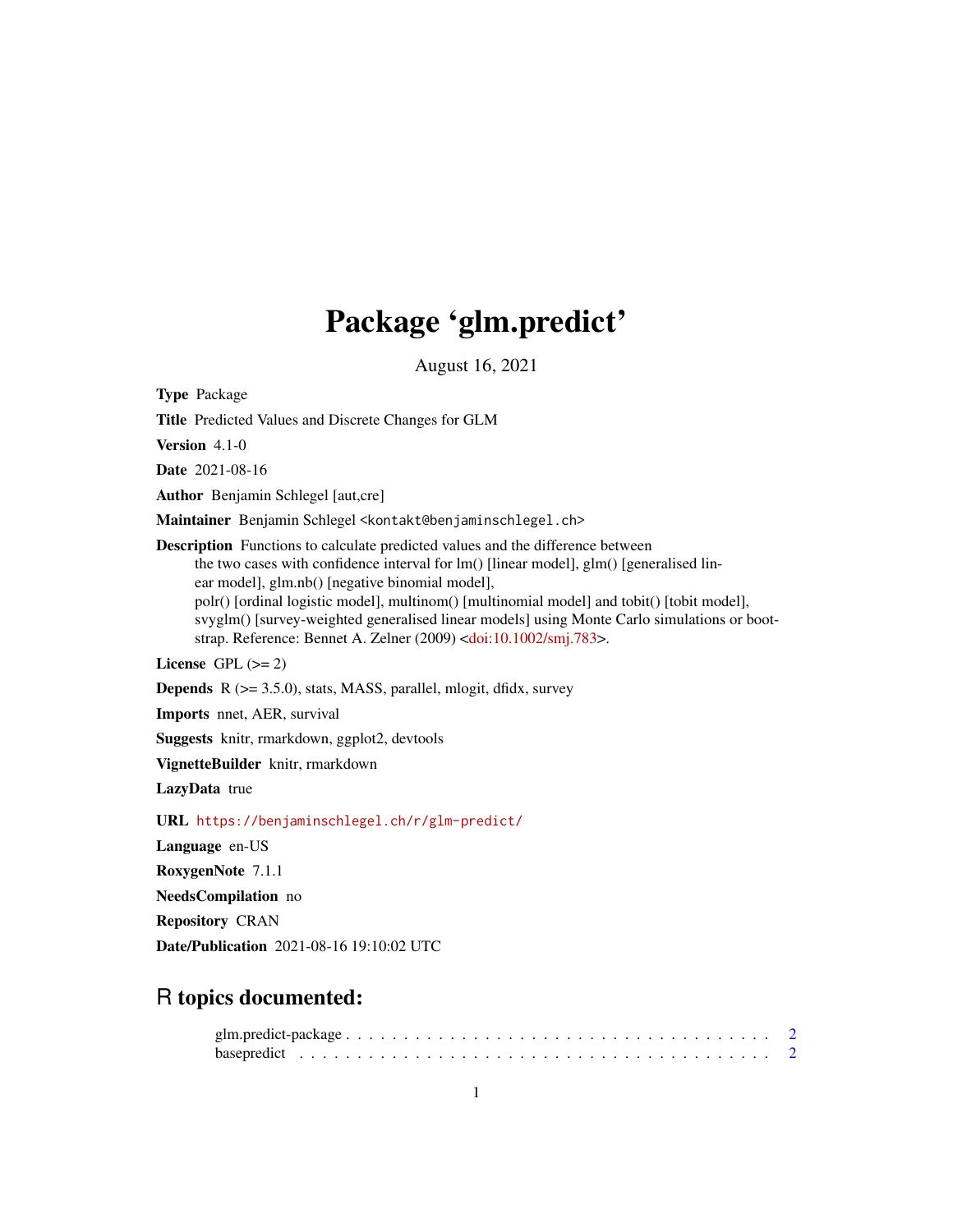# <span id="page-1-0"></span>2 basepredict

| Index | 23 |
|-------|----|
|       |    |
|       |    |
|       |    |
|       |    |
|       |    |
|       |    |
|       |    |
|       |    |
|       |    |
|       |    |
|       |    |
|       |    |
|       |    |
|       |    |
|       |    |

glm.predict-package *Predicted Values and Discrete Changes for GLM*

#### Description

This package provides functions to calculate predicted values and the difference between two cases with confidence interval.

# Author(s)

Benjamin Schlegel

Maintainer: Benjamin Schlegel <kontakt@benjaminschlegel.ch>

basepredict *predicted value*

# Description

The generic function calculates the predicted value with the confidence interval. It can be used for any lm(), glm(), glm.nb(), polr(), tobit() or multinom() model.

```
basepredict(model, values, sim.count=1000, conf.int=0.95, sigma=NULL, set.seed=NULL,
  type = c("any", "simulation", "bootstrap"), summary = TRUE)
```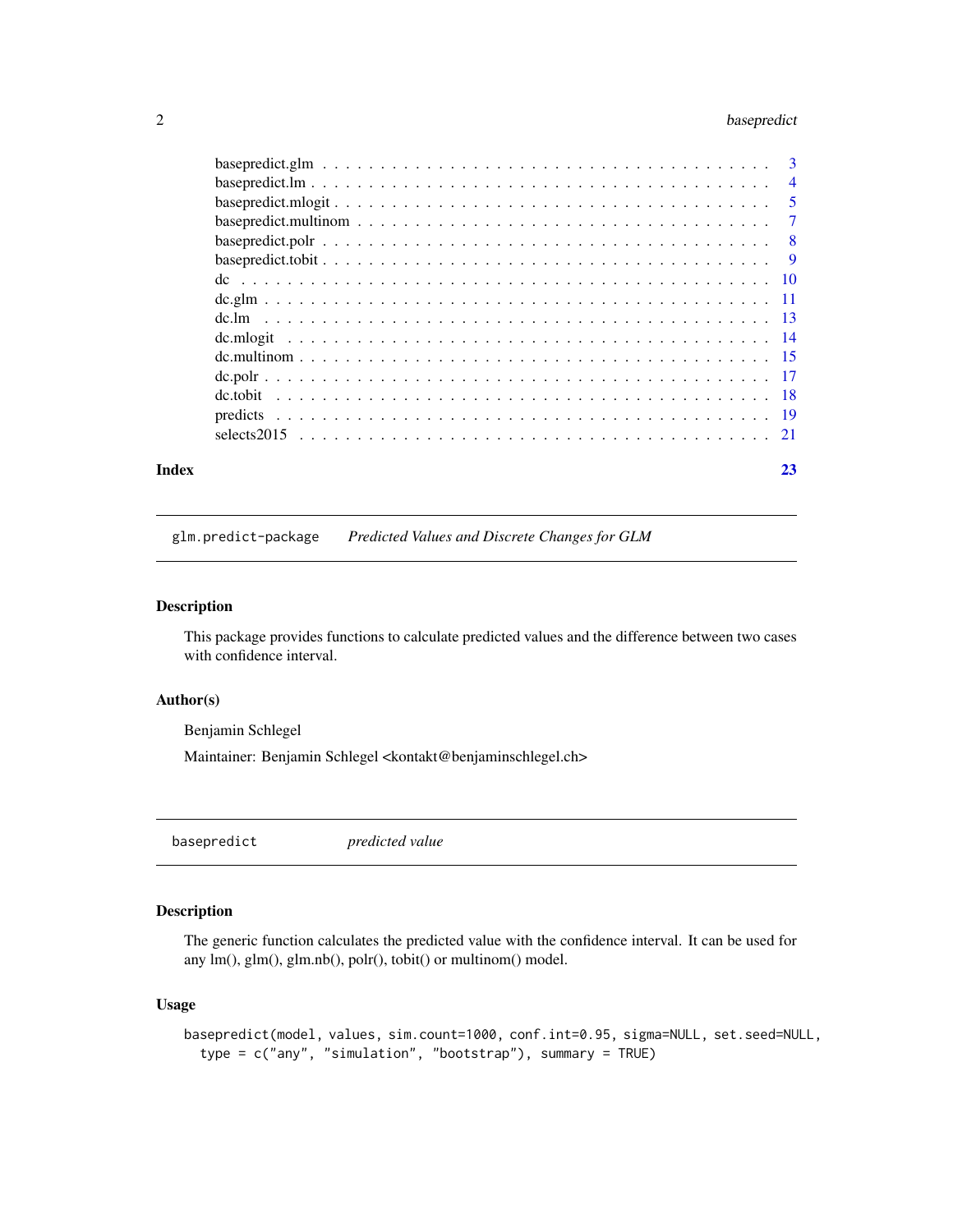# <span id="page-2-0"></span>basepredict.glm 3

#### **Arguments**

| model     | the model Object generated with $g\text{Im}(h)$ , $g\text{Im}.\text{nb}(h)$ , $p\text{ol}(h)$ or multinom()                                             |
|-----------|---------------------------------------------------------------------------------------------------------------------------------------------------------|
| values    | the values of the case as vector in the order how they appear in the summary (model)<br>Estimate                                                        |
| sim.count | OPTIONAL numbers of simulations to be done by the function. default: 1000                                                                               |
| conf.int  | OPTIONAL the confidence interval used by the function. default: 0.95                                                                                    |
| sigma     | <b>OPTIONAL</b> the variance-covariance matrix, can be changed when having for<br>example robust or clustered vcov. default: vcov(model)                |
| set.seed  | <b>OPTIONAL</b> set a seed for the random number generator                                                                                              |
| type      | <b>OPTIONAL</b> choose between simulation and bootstrap, "any" chooses between<br>those two according to the number of cases (bootstrap if $n < 1000$ ) |
| summary   | OPTIONAL if mean/quantiles should be return or all simulated values (default:<br>TRUE)                                                                  |

# Details

The function makes a simulation for the two cases and compares them to each other.

# Value

The output is a matrix have in the first column the predicted value, in the second column the lower value of the confidence interval and in the third column the upper value of the confidence interval.

#### Author(s)

Benjamin Schlegel, <kontakt@benjaminschlegel.ch>

# Examples

```
model1 = glm(Sex ~ Height + Smoke + Pulse, data=MASS::survey, family=binomial(link=logit))
summary(model1)
# predicted probability of a non smoking person with height 150 and average pulse
basepredict(model1, c(1,150,1,0,0,mean(MASS::survey$Pulse,na.rm=TRUE)))
```
basepredict.glm *predicted value*

# Description

The function calculates the predicted value with the confidence interval. It can be used for any glm model.

```
## S3 method for class 'glm'
basepredict(model, values, sim.count=1000, conf.int=0.95, sigma=NULL, set.seed=NULL,
  type = c("any", "simulation", "bootstrap"), summary = TRUE)
```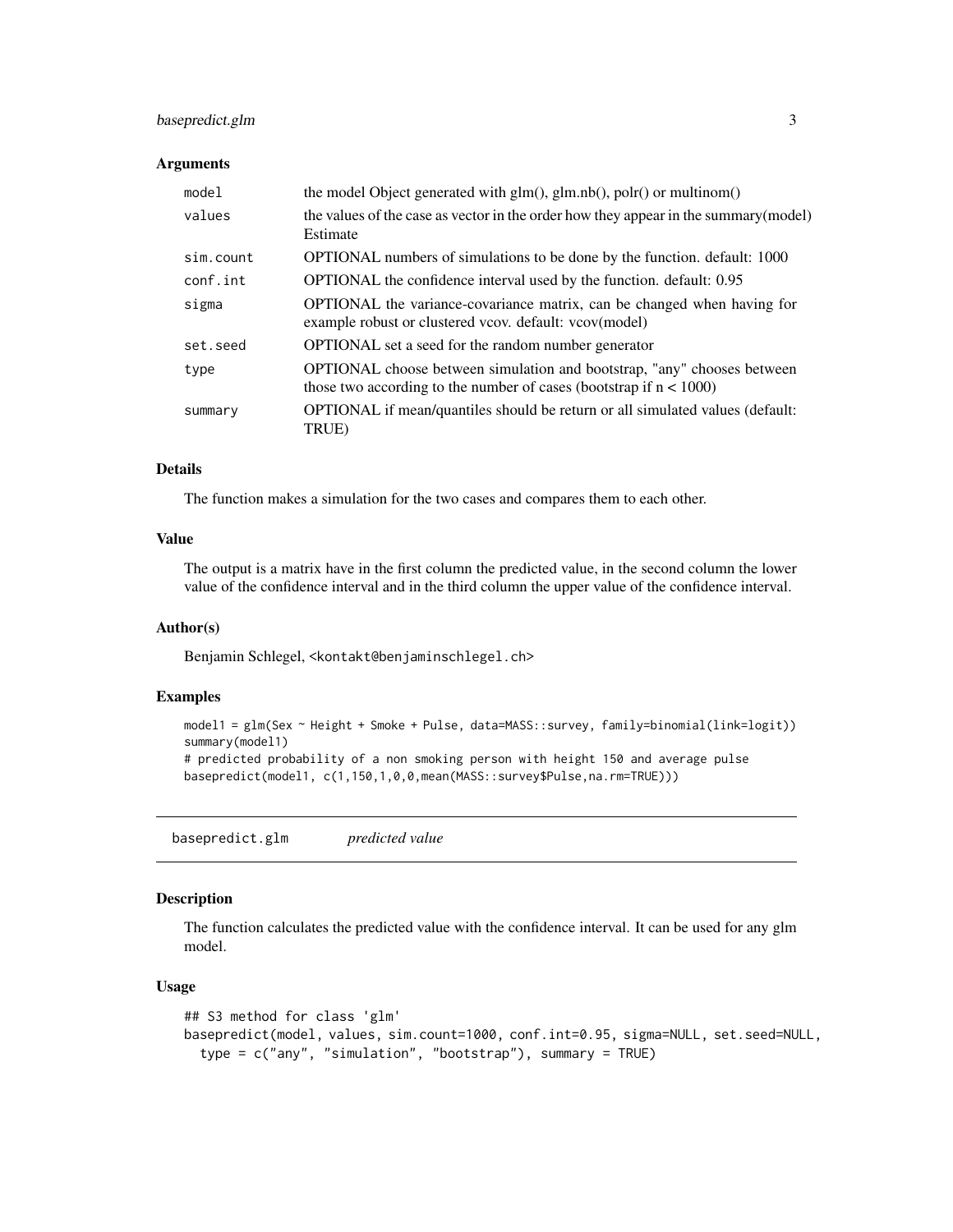#### <span id="page-3-0"></span>**Arguments**

| model     | the model Object generated with $g(m)$ or $g(m.nb)$                                                                                                     |
|-----------|---------------------------------------------------------------------------------------------------------------------------------------------------------|
| values    | the values of the case as vector in the order how they appear in the summary (model)<br>Estimate                                                        |
| sim.count | OPTIONAL numbers of simulations to be done by the function. default: 1000                                                                               |
| conf.int  | OPTIONAL the confidence interval used by the function. default: 0.95                                                                                    |
| sigma     | OPTIONAL the variance-covariance matrix, can be changed when having for<br>example robust or clustered vcov. default: vcov(model)                       |
| set.seed  | <b>OPTIONAL</b> set a seed for the random number generator                                                                                              |
| type      | <b>OPTIONAL</b> choose between simulation and bootstrap, "any" chooses between<br>those two according to the number of cases (bootstrap if $n < 1000$ ) |
| summary   | OPTIONAL if mean/quantiles should be return or all simulated values (default:<br>TRUE)                                                                  |

# Details

The function makes a simulation for the two cases and compares them to each other.

# Value

The output is a 3x3 matrix having in the first column the predicted value, in the second column the lower value of the confidence interval and in the third column the upper value of the confidence interval.

#### Author(s)

Benjamin Schlegel, <kontakt@benjaminschlegel.ch>

#### Examples

```
model1 = glm(Sex ~ Height + Smoke + Pulse, data=MASS::survey, family=binomial(link=logit))
summary(model1)
# predicted probability of a non smoking person with height 150 and average pulse
basepredict(model1, c(1,150,1,0,0,mean(MASS::survey$Pulse,na.rm=TRUE)))
```
basepredict.lm *predicted value*

#### Description

The function calculates the predicted value with the confidence interval for a lm model.

```
## S3 method for class 'lm'
basepredict(model, values, sim.count=1000, conf.int=0.95, sigma=NULL, set.seed=NULL,
  type = c("any", "simulation", "bootstrap"), summary = TRUE)
```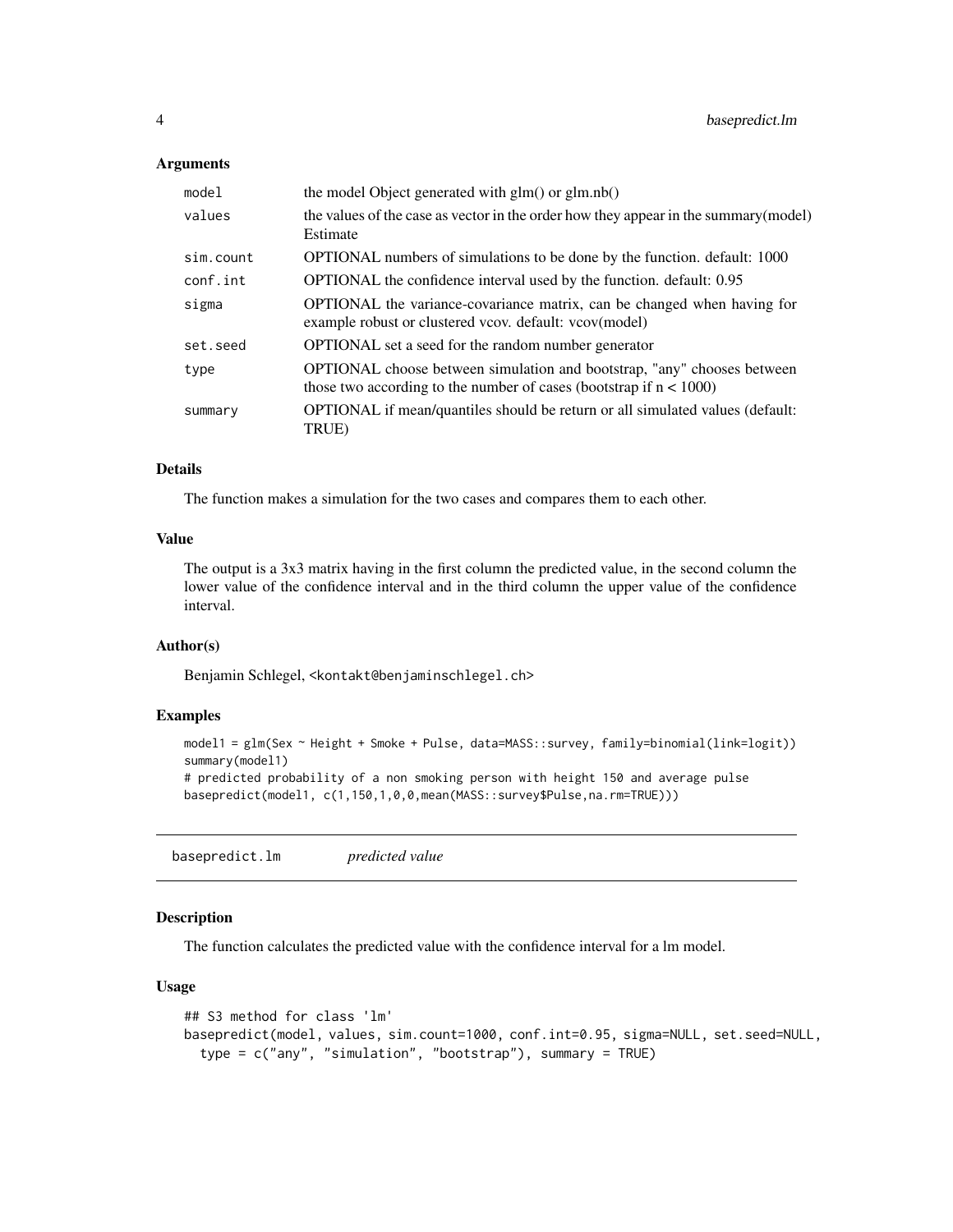# <span id="page-4-0"></span>basepredict.mlogit 5

#### Arguments

| model     | the model Object generated with lm()                                                                                                             |
|-----------|--------------------------------------------------------------------------------------------------------------------------------------------------|
| values    | the values of the case as vector in the order how they appear in the summary (model)<br>Estimate                                                 |
| sim.count | OPTIONAL numbers of simulations to be done by the function. default: 1000                                                                        |
| conf.int  | OPTIONAL the confidence interval used by the function. default: 0.95                                                                             |
| sigma     | <b>OPTIONAL</b> the variance-covariance matrix, can be changed when having for<br>example robust or clustered vcov. default: vcov(model)         |
| set.seed  | <b>OPTIONAL</b> set a seed for the random number generator                                                                                       |
| type      | OPTIONAL choose between simulation and bootstrap, "any" chooses between<br>those two according to the number of cases (bootstrap if $n < 1000$ ) |
| summary   | OPTIONAL if mean/quantiles should be return or all simulated values (default:<br>TRUE)                                                           |

# Details

The function makes a simulation for the two cases and compares them to each other.

#### Value

The output is a 3x3 matrix having in the first column the predicted value, in the second column the lower value of the confidence interval and in the third column the upper value of the confidence interval.

#### Author(s)

Benjamin Schlegel, <kontakt@benjaminschlegel.ch>

# Examples

```
model1 = lm(Pulse ~ Height + Smoke, data=MASS::survey)
summary(model1)
# predicted pulse value of a non smoking person with height 150
basepredict(model1, c(1,150,1,0,0))
```
basepredict.mlogit *predicted value*

# Description

The function calculates the predicted value with the confidence interval. It can be used for any mlogit model.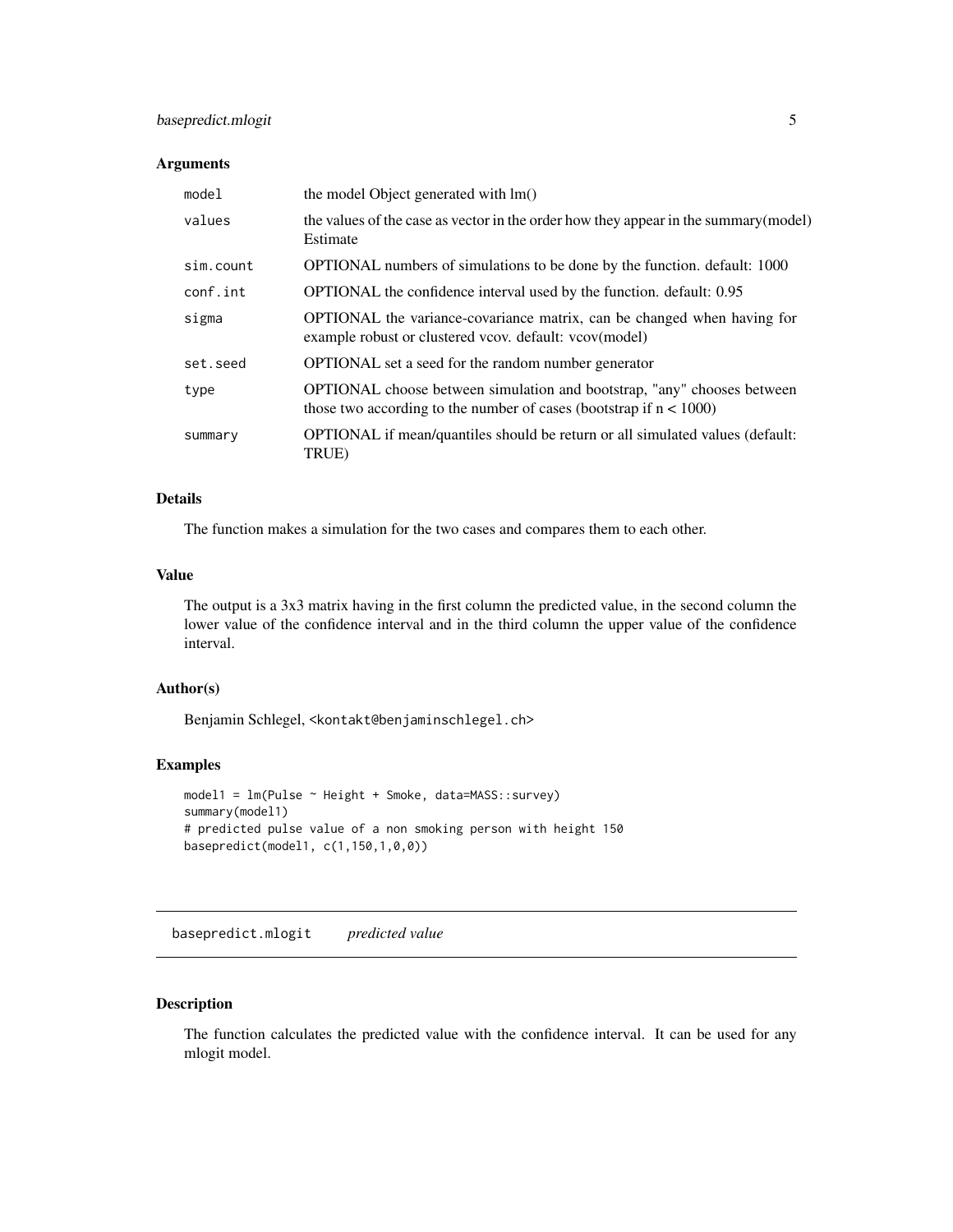#### Usage

```
## S3 method for class 'mlogit'
basepredict(model, values, sim.count=1000, conf.int=0.95, sigma=NULL, set.seed=NULL,
  type = c("any", "simulation", "bootstrap"), summary = TRUE)
```
#### Arguments

| model     | the model Object generated with mlogit()                                                                                          |
|-----------|-----------------------------------------------------------------------------------------------------------------------------------|
| values    | the values of the case as vector in the order how they appear in the summary (model)<br>Estimate                                  |
| sim.count | OPTIONAL numbers of simulations to be done by the function. default: 1000                                                         |
| conf.int  | OPTIONAL the confidence interval used by the function. default: 0.95                                                              |
| sigma     | OPTIONAL the variance-covariance matrix, can be changed when having for<br>example robust or clustered vcov. default: vcov(model) |
| set.seed  | OPTIONAL set a seed for the random number generator                                                                               |
| type      | type is ignored as only simulation is implemented                                                                                 |
| summary   | OPTIONAL if mean/quantiles should be return or all simulated values (default:<br>TRUE)                                            |

# Details

The function makes a simulation for the two cases and compares them to each other.

#### Value

The output is a matrix have in the first column the predicted value, in the second column the lower value of the confidence interval and in the third column the upper value of the confidence interval.

# Author(s)

Benjamin Schlegel, <kontakt@benjaminschlegel.ch>

#### Examples

```
## Not run:
# devtools::install_github("benjaminschlegel/schlegel")
df_selects = schlegel::selects2015
df_selects_withoutNA = df_selects
  filter(vote_choice != "other")
  mutate(vote_choice = factor(vote_choice))
  select(age, gender, vote_choice, starts_with("lr_"))
  na.omit()
mlogit_data = dfidx::dfidx(df_selects_withoutNA, varying = 5:11,
                    sep = "''', shape = "wide",choice = "vote_choice")
mlogit_data$distance = abs(mlogit_data$lr - mlogit_data$lr_self)
```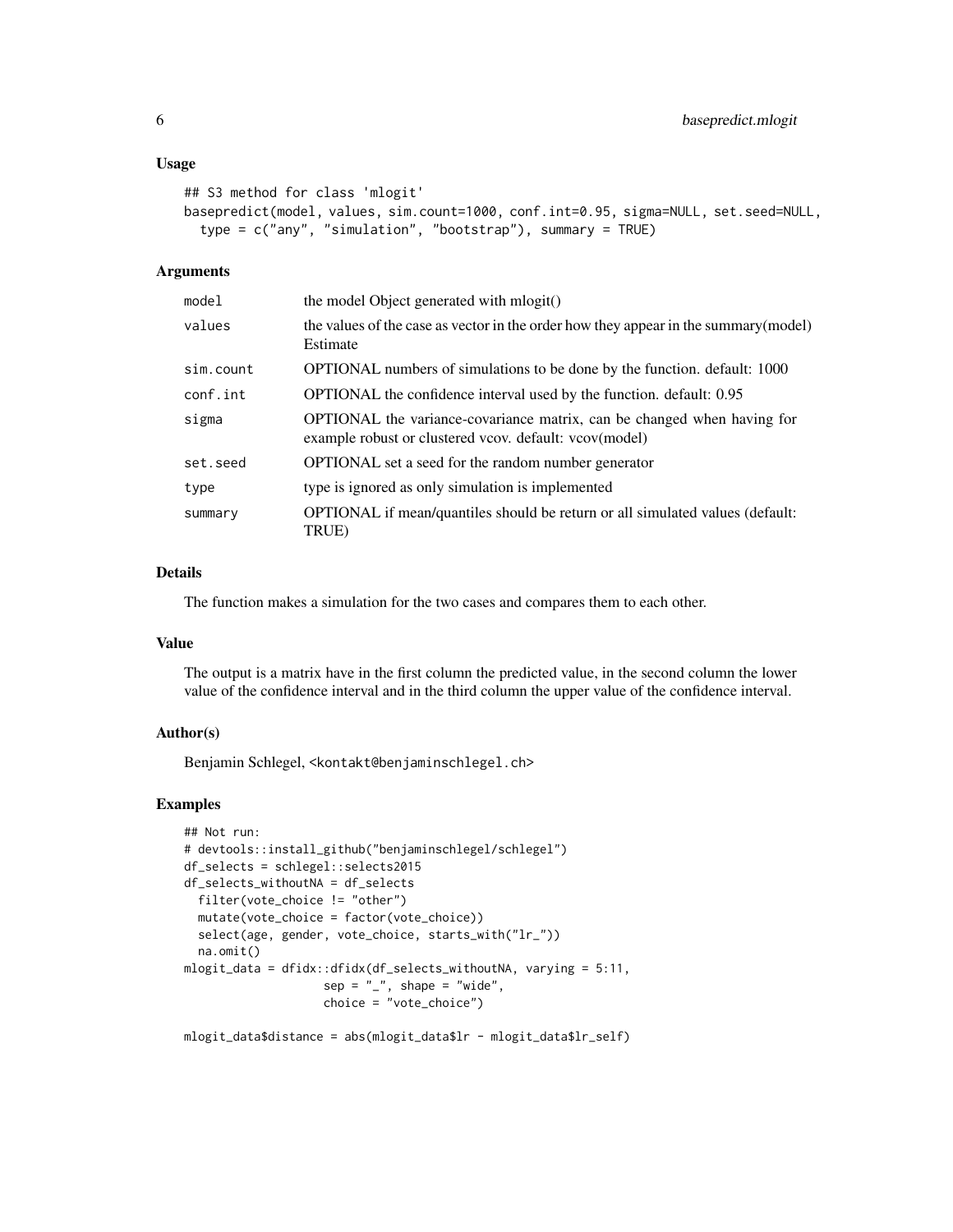# <span id="page-6-0"></span>basepredict.multinom 7

```
model1 = mlogit::mlogit(vote_choice ~ distance | lr_self +
                         gender, data = mlogit_data)
summary(model1)
# predicted probability of a left male person with a distance of 2
basepredict(model1, c(1, 2, 0, 0))
## End(Not run)
```
basepredict.multinom *predicted value*

# Description

The function calculates the predicted value with the confidence interval. It can be used for any multinom model.

#### Usage

```
## S3 method for class 'multinom'
basepredict(model, values, sim.count=1000, conf.int=0.95, sigma=NULL, set.seed=NULL,
  type = c("any", "simulation", "bootstrap"), summary = TRUE)
```
#### Arguments

| model     | the model Object generated with multinom()                                                                                                              |
|-----------|---------------------------------------------------------------------------------------------------------------------------------------------------------|
| values    | the values of the case as vector in the order how they appear in the summary (model)<br>Estimate                                                        |
| sim.count | OPTIONAL numbers of simulations to be done by the function. default: 1000                                                                               |
| conf.int  | OPTIONAL the confidence interval used by the function. default: 0.95                                                                                    |
| sigma     | <b>OPTIONAL</b> the variance-covariance matrix, can be changed when having for<br>example robust or clustered vcov. default: vcov(model)                |
| set.seed  | <b>OPTIONAL</b> set a seed for the random number generator                                                                                              |
| type      | <b>OPTIONAL</b> choose between simulation and bootstrap, "any" chooses between<br>those two according to the number of cases (bootstrap if $n < 1000$ ) |
| summary   | OPTIONAL if mean/quantiles should be return or all simulated values (default:<br>TRUE)                                                                  |

# Details

The function makes a simulation for the two cases and compares them to each other.

#### Value

The output is a matrix have in the first column the predicted value, in the second column the lower value of the confidence interval and in the third column the upper value of the confidence interval.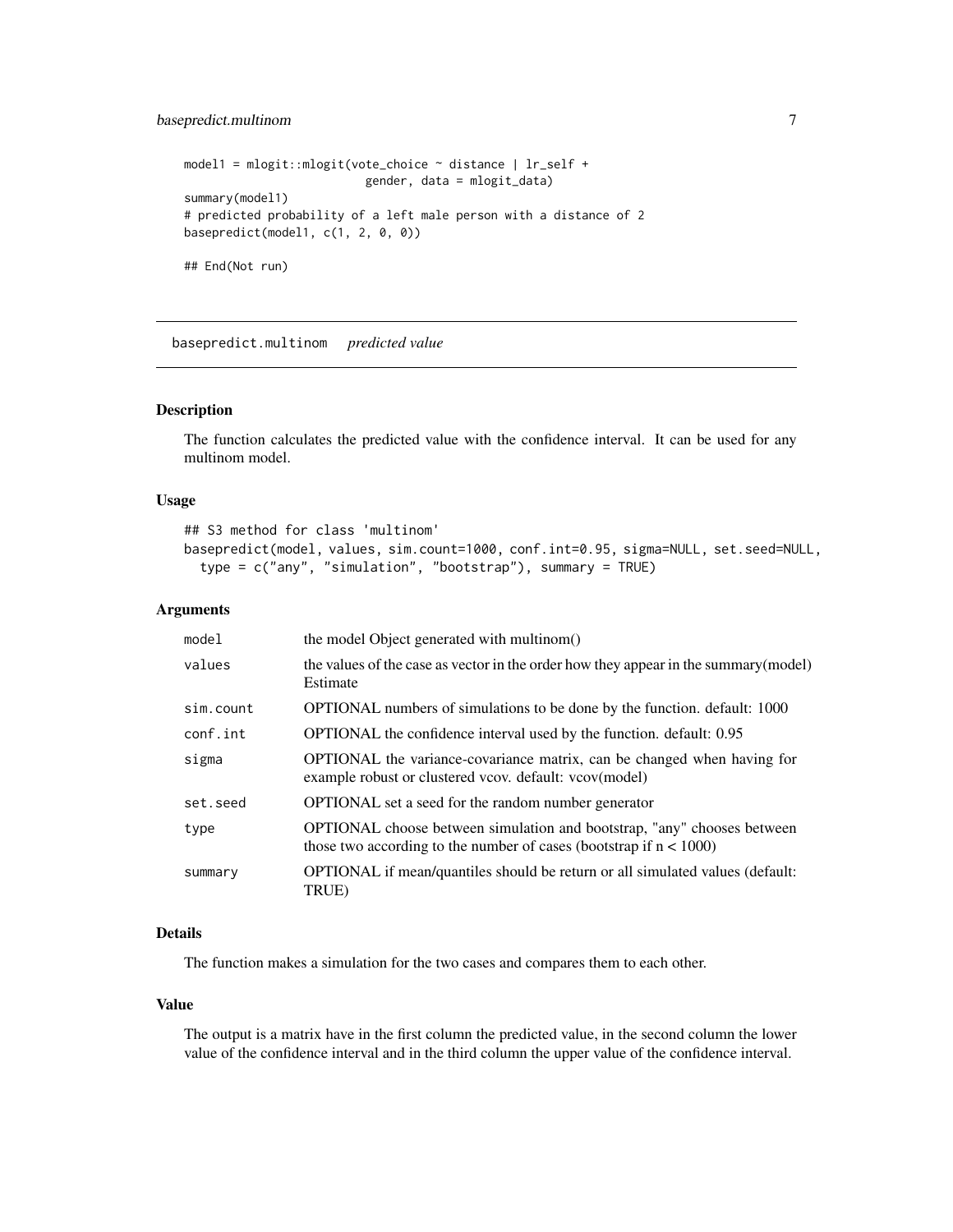#### <span id="page-7-0"></span>Author(s)

Benjamin Schlegel, <kontakt@benjaminschlegel.ch>

#### Examples

```
## Not run:
model1 = nnet::multinom(Clap ~ Height + Smoke + Pulse, data=MASS::survey)
summary(model1)
# predicted probability of a non smoking person with height 150 and average pulse
basepredict(model1, c(1,150,1,0,0,mean(MASS::survey$Pulse,na.rm=TRUE)))
```
## End(Not run)

basepredict.polr *predicted value*

# Description

The function calculates the predicted value with the confidence interval. It can be used for any polr model.

#### Usage

```
## S3 method for class 'polr'
basepredict(model, values, sim.count=1000, conf.int=0.95, sigma=NULL, set.seed=NULL,
  type = c("any", "simulation", "bootstrap"), summary = TRUE)
```
# Arguments

| model     | the model Object generated with polr()                                                                                                           |
|-----------|--------------------------------------------------------------------------------------------------------------------------------------------------|
| values    | the values of the case as vector in the order how they appear in the summary (model)<br>Estimate                                                 |
| sim.count | OPTIONAL numbers of simulations to be done by the function. default: 1000                                                                        |
| conf.int  | OPTIONAL the confidence interval used by the function. default: 0.95                                                                             |
| sigma     | OPTIONAL the variance-covariance matrix, can be changed when having for<br>example robust or clustered vcov. default: vcov(model)                |
| set.seed  | <b>OPTIONAL</b> set a seed for the random number generator                                                                                       |
| type      | OPTIONAL choose between simulation and bootstrap, "any" chooses between<br>those two according to the number of cases (bootstrap if $n < 1000$ ) |
| summary   | OPTIONAL if mean/quantiles should be return or all simulated values (default:<br>TRUE)                                                           |

# Details

The function makes a simulation for the two cases and compares them to each other.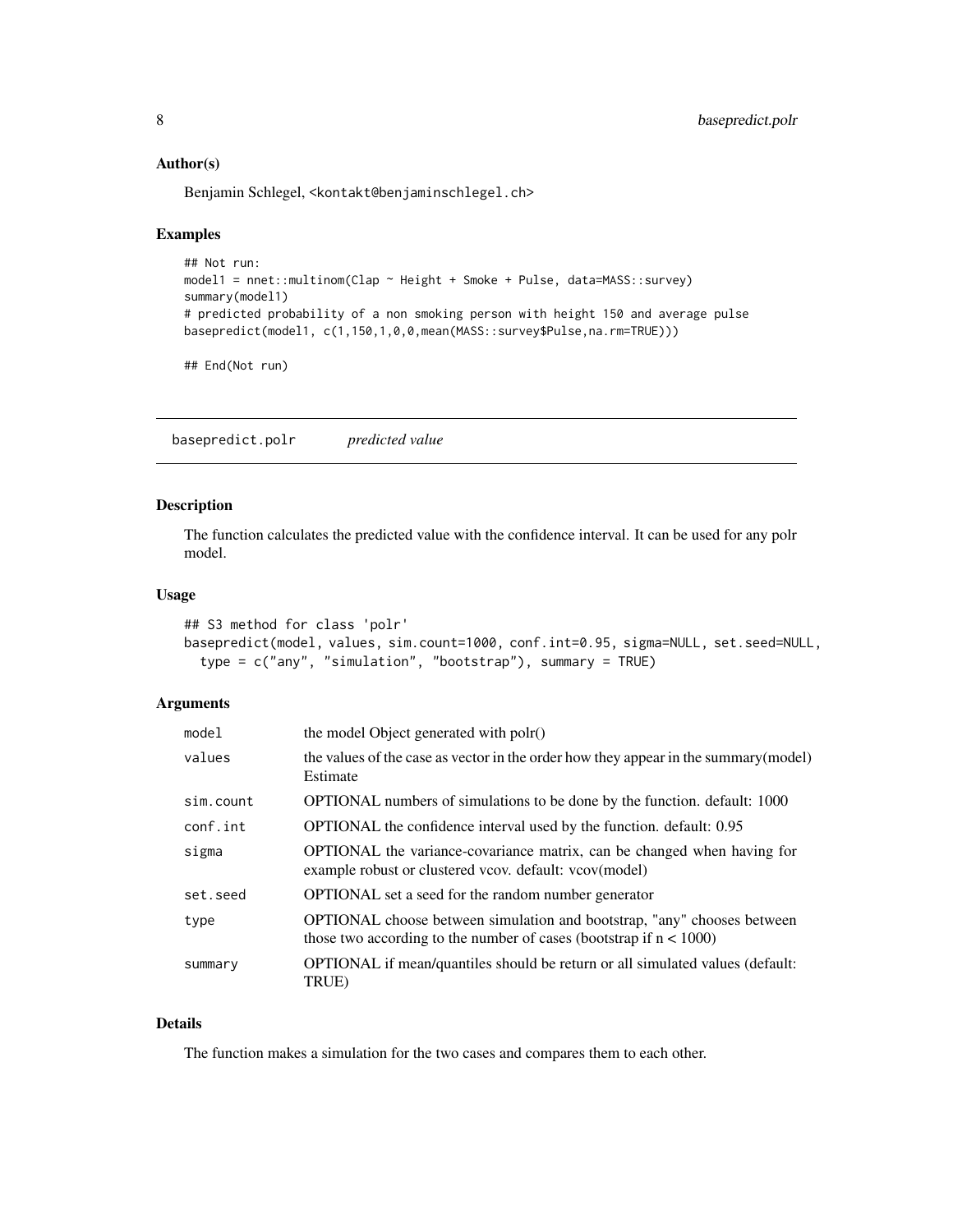# <span id="page-8-0"></span>basepredict.tobit 9

# Value

The output is a matrix have in the first column the predicted value, in the second column the lower value of the confidence interval and in the third column the upper value of the confidence interval.

# Author(s)

Benjamin Schlegel, <kontakt@benjaminschlegel.ch>

#### Examples

```
## Not run:
data = MASS::survey
data$Smoke = ordered(data$Smoke, levels = c("Never", "Occas", "Regul", "Heavy"))
model1 = polr(Smoke ~ Height + Pulse, data=data)
summary(model1)
# predicted probability of smoking of a person with height 170 and an average pulse
basepredict(model1, c(170,mean(MASS::survey$Pulse,na.rm=TRUE)))
```
## End(Not run)

basepredict.tobit *predicted value*

#### Description

The function calculates the predicted value with the confidence interval for a tobit model.

#### Usage

```
## S3 method for class 'tobit'
basepredict(model, values, sim.count=1000, conf.int=0.95, sigma=NULL, set.seed=NULL,
  type = c("any", "simulation", "bootstrap"), summary = TRUE)
```

| model     | the model Object generated with tobit()                                                                                           |
|-----------|-----------------------------------------------------------------------------------------------------------------------------------|
| values    | the values of the case as vector in the order how they appear in the summary (model)<br>Estimate                                  |
| sim.count | OPTIONAL numbers of simulations to be done by the function. default: 1000                                                         |
| conf.int  | OPTIONAL the confidence interval used by the function. default: 0.95                                                              |
| sigma     | OPTIONAL the variance-covariance matrix, can be changed when having for<br>example robust or clustered vcov. default: vcov(model) |
| set.seed  | <b>OPTIONAL</b> set a seed for the random number generator                                                                        |
| type      | OPTIONAL only simulation is supported for tobit()                                                                                 |
| summary   | OPTIONAL if mean/quantiles should be return or all simulated values (default:<br>TRUE)                                            |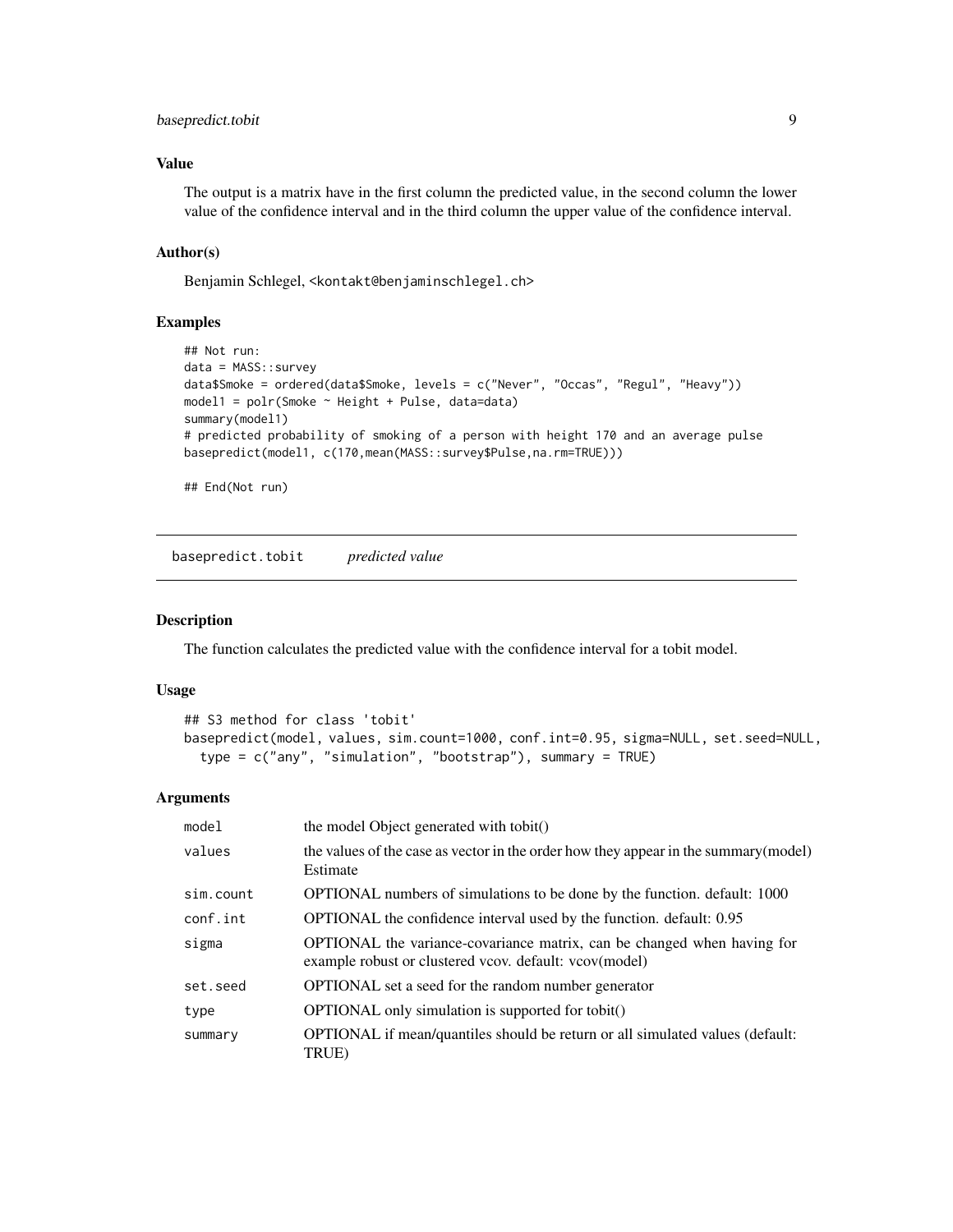# <span id="page-9-0"></span>Details

The function makes a simulation for the two cases and compares them to each other.

#### Value

The output is a 3x3 matrix having in the first column the predicted value, in the second column the lower value of the confidence interval and in the third column the upper value of the confidence interval.

# Author(s)

Benjamin Schlegel, <kontakt@benjaminschlegel.ch>

#### Examples

```
library(AER)
model1 = tobit(Age ~ Height + Pulse, right = 65, data=MASS::survey)
summary(model1)
# Person with a height of 160 and a pulse of 80
basepredict(model1, values = c(1,160,80))
```
dc *predicted values and discrete change*

#### Description

The generic function calculates the predicted values and the difference of two cases with the confidence interval. It can be used for any lm(), glm(), glm.nb(), polr(), tobit() or multinom() model.

# Usage

```
dc(model, values = NULL, sim.count = 1000, conf.int = 0.95,sigma = NULL, set.seed = NULL, values1 = NULL, values2 = NULL,
  type = c("any", "simulation", "bootstrap"), summary = TRUE)
```

| model     | the model-Object generated with $glm()$ , $glm.nb()$ , $polr()$ or multinom $()$                                                                                                                                                                              |
|-----------|---------------------------------------------------------------------------------------------------------------------------------------------------------------------------------------------------------------------------------------------------------------|
| values    | the values of case 1 and 2 as vector in the order how they appear in the sum-<br>mary(model) Estimate. Values is if values1 and values2 are specified after each<br>other in the same vector. Either values or values1 and values2 have to be speci-<br>fied. |
| sim.count | OPTIONAL numbers of simulations to be done by the function. default: 1000                                                                                                                                                                                     |
| conf.int  | OPTIONAL the confidence interval used by the function. default: 0.95                                                                                                                                                                                          |
| sigma     | <b>OPTIONAL</b> the variance-covariance matrix, can be changed when having for<br>example robust or clustered vcov. default: vcov(model)                                                                                                                      |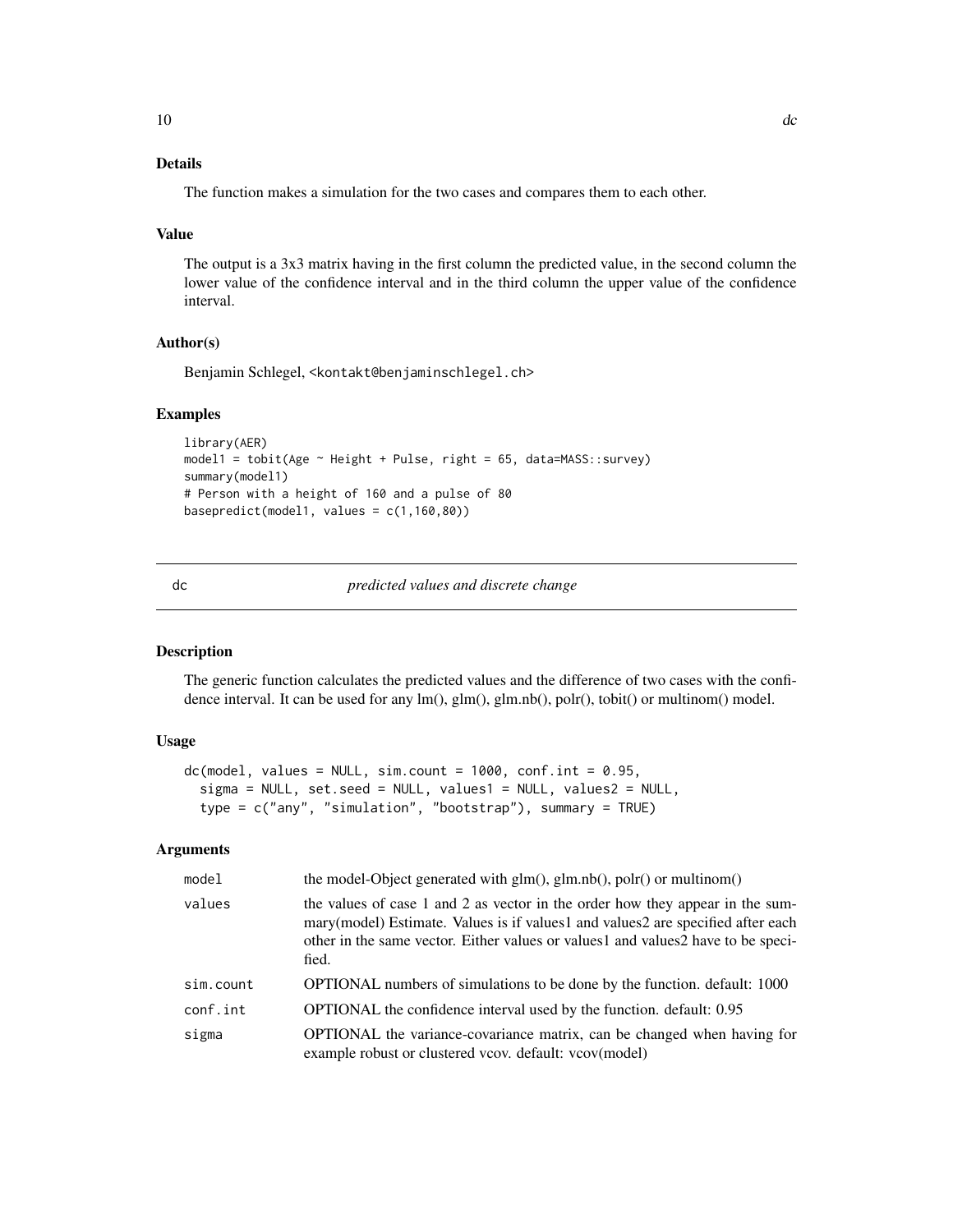#### <span id="page-10-0"></span>dc.glm and 11 and 12 and 20 and 20 and 20 and 20 and 20 and 20 and 20 and 20 and 20 and 20 and 20 and 20 and 20

| set.seed | <b>OPTIONAL</b> set a seed for the random number generator                                                                                              |
|----------|---------------------------------------------------------------------------------------------------------------------------------------------------------|
| values1  | the values of case 1 as vector in the order how they appear in the summary (model)<br>Estimate. Has to be defined if values is not defined.             |
| values2  | the values of case 2 as vector in the order how they appear in the summary (model)<br>Estimate. Has to be defined if values is not defined.             |
| type     | <b>OPTIONAL</b> choose between simulation and bootstrap, "any" chooses between<br>those two according to the number of cases (bootstrap if $n < 1000$ ) |
| summary  | OPTIONAL if mean/quantiles should be return or all simulated values (default:<br>TRUE)                                                                  |

#### Details

The function makes a simulation for the two cases and compares them to each other.

# Value

The output is a matrix have in the first column the predicted values, in the second column the lower value of the confidence interval and in the third column the upper value of the confidence interval.

#### Author(s)

Benjamin Schlegel, <kontakt@benjaminschlegel.ch>

#### Examples

```
model1 = glm(Sex ~ Height + Smoke + Pulse, data=MASS::survey, family=binomial(link=logit))
summary(model1)
# comparing a person with the height 150cm to 151cm
dc(model1, values1 = c(1,150,1,0,0, mean(MASS::survey$Pulse, na.rm=TRUE)),
 values2 = c(1,151,1,0,0,mean(MASS::survey$Pulse,na.rm=TRUE)))
# the higher person has a greater probability to be a man
# the difference is significant, because the confidence interval
# does not include the 0
```
dc.glm *predicted values and discrete change*

#### Description

The function calculates the predicted values and the difference of two cases with the confidence interval. It can be used for any glm model.

```
## S3 method for class 'glm'
dc(model, values = NULL, sim.count = 1000, conf.int = 0.95,sigma = NULL, set.seed = NULL, values1 = NULL, values2 = NULL,
  type = c("any", "simulation", "bootstrap"), summary = TRUE)
```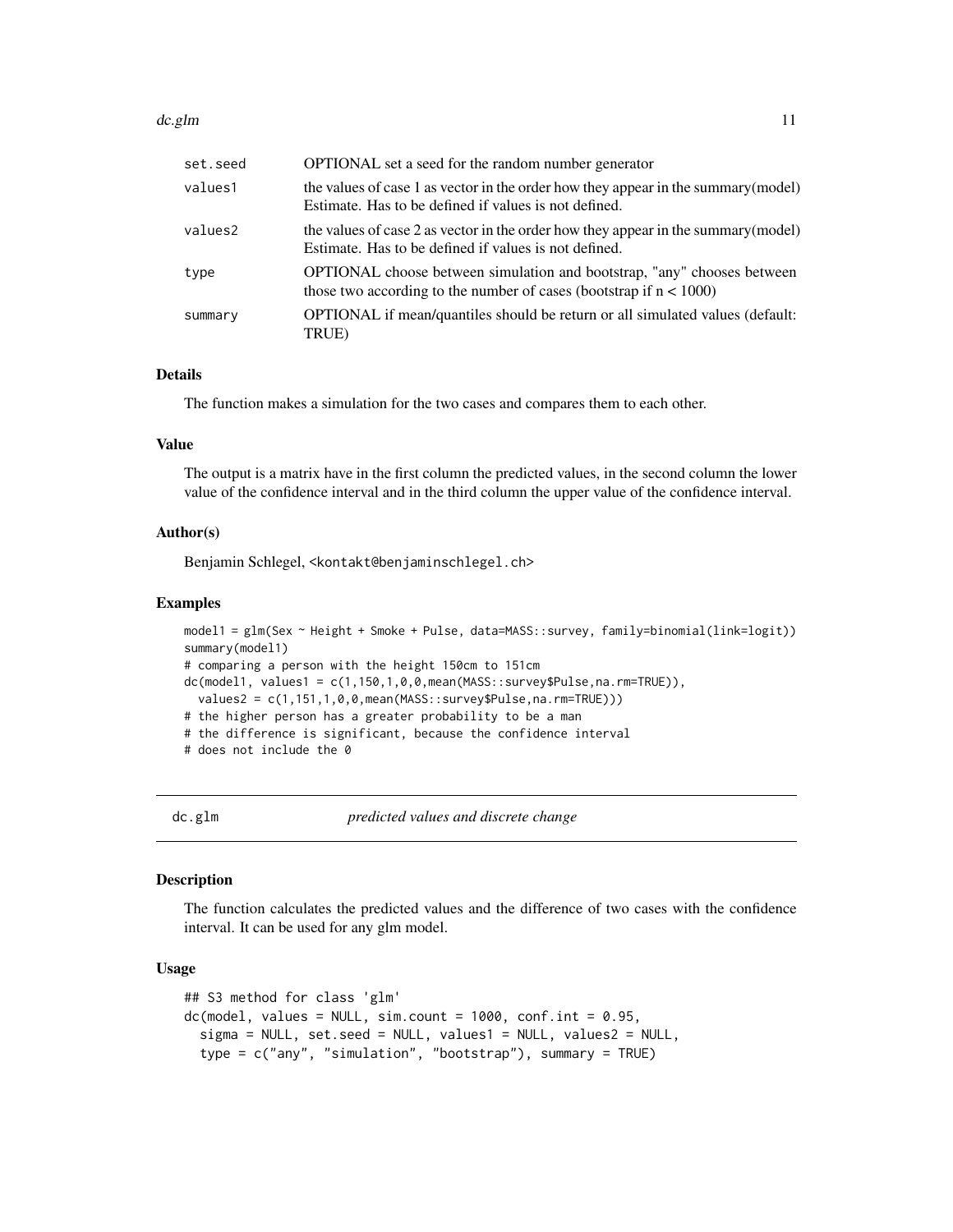#### Arguments

| model     | the model-Object generated with $g(m)$ or $g(m.nb)$                                                                                                                                                                                                           |
|-----------|---------------------------------------------------------------------------------------------------------------------------------------------------------------------------------------------------------------------------------------------------------------|
| values    | the values of case 1 and 2 as vector in the order how they appear in the sum-<br>mary(model) Estimate. Values is if values1 and values2 are specified after each<br>other in the same vector. Either values or values1 and values2 have to be speci-<br>fied. |
| sim.count | OPTIONAL numbers of simulations to be done by the function. default: 1000                                                                                                                                                                                     |
| conf.int  | OPTIONAL the confidence interval used by the function. default: 0.95                                                                                                                                                                                          |
| sigma     | <b>OPTIONAL</b> the variance-covariance matrix, can be changed when having for<br>example robust or clustered vcov. default: vcov(model)                                                                                                                      |
| set.seed  | <b>OPTIONAL</b> set a seed for the random number generator                                                                                                                                                                                                    |
| values1   | the values of case 1 as vector in the order how they appear in the summary (model)<br>Estimate. Has to be defined if values is not defined.                                                                                                                   |
| values2   | the values of case 2 as vector in the order how they appear in the summary (model)<br>Estimate. Has to be defined if values is not defined.                                                                                                                   |
| type      | <b>OPTIONAL</b> choose between simulation and bootstrap, "any" chooses between<br>those two according to the number of cases (bootstrap if $n < 1000$ )                                                                                                       |
| summary   | OPTIONAL if mean/quantiles should be return or all simulated values (default:<br>TRUE)                                                                                                                                                                        |

# Details

The function makes a simulation for the two cases and compares them to each other.

# Value

The output is a matrix have in the first column the predicted values, in the second column the lower value of the confidence interval and in the third column the upper value of the confidence interval.

# Author(s)

Benjamin Schlegel, <kontakt@benjaminschlegel.ch>

# Examples

```
model1 = glm(Sex ~ Height + Smoke + Pulse, data=MASS::survey, family=binomial(link=logit))
summary(model1)
# comparing a person with the height 150cm to 151cm
dc(model1, values1 = c(1,150,1,0,0,mean(MASS::survey$Pulse,na.rm=TRUE)),
  values2 = c(1,151,1,0,0,mean(MASS::survey$Pulse,na.rm=TRUE)))
# the higher person has a greater probability to be a man
# the difference is significant, because the confidence interval
# does not include the 0
```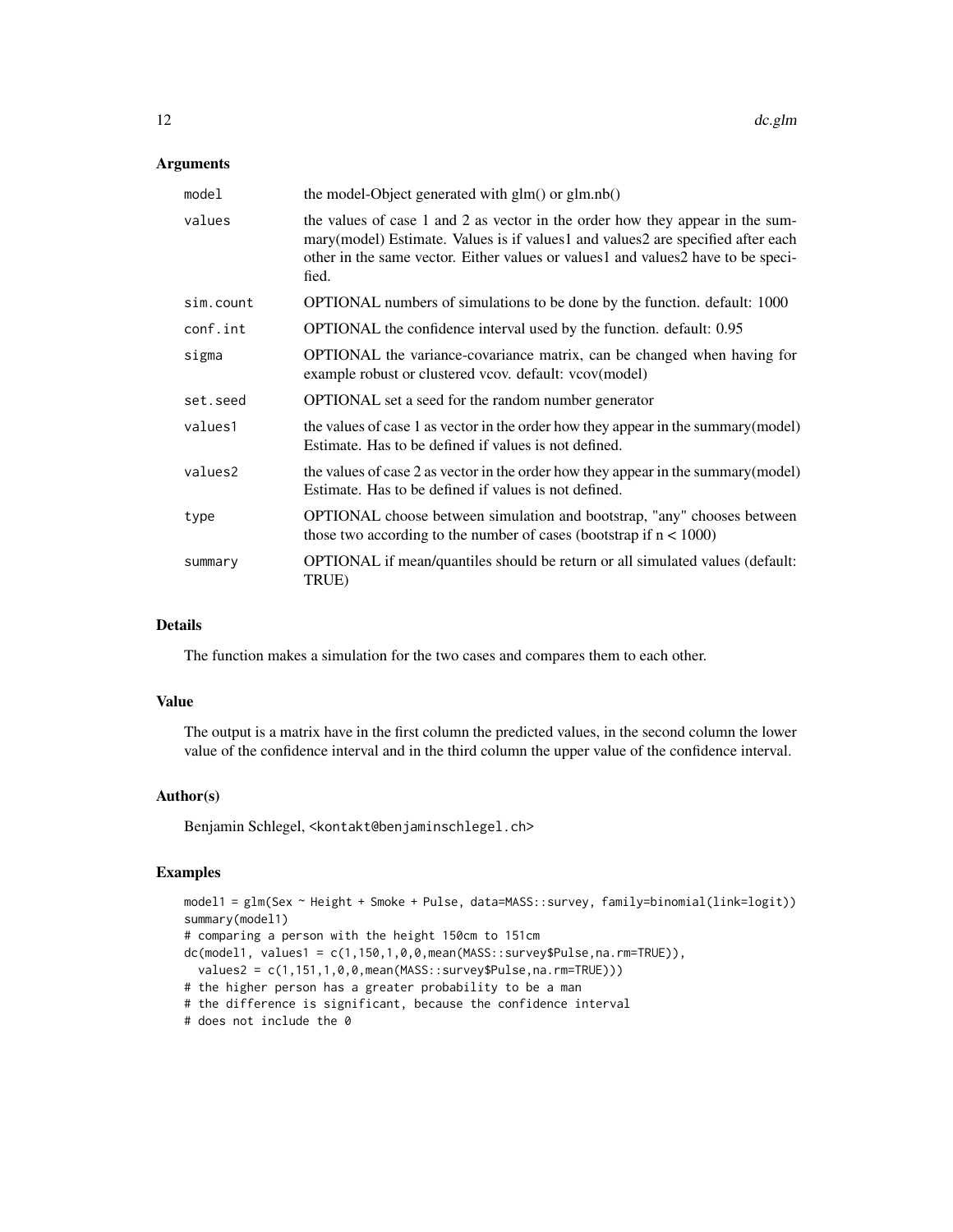<span id="page-12-0"></span>

#### Description

The function calculates the predicted values and the difference of two cases with the confidence interval for a lm model.

# Usage

```
## S3 method for class 'lm'
dc(model, values = NULL, sim.count = 1000, conf.int = 0.95,sigma = NULL, set.seed = NULL, values1 = NULL, values2 = NULL,
  type = c("any", "simulation", "bootstrap"), summary = TRUE)
```
# Arguments

| the model-Object generated with lm()                                                                                                                                                                                                                             |
|------------------------------------------------------------------------------------------------------------------------------------------------------------------------------------------------------------------------------------------------------------------|
| the values of case 1 and 2 as vector in the order how they appear in the sum-<br>mary (model) Estimate. Values is if values 1 and values 2 are specified after each<br>other in the same vector. Either values or values1 and values2 have to be speci-<br>fied. |
| <b>OPTIONAL</b> numbers of simulations to be done by the function. default: 1000                                                                                                                                                                                 |
| OPTIONAL the confidence interval used by the function. default: 0.95                                                                                                                                                                                             |
| OPTIONAL the variance-covariance matrix, can be changed when having for<br>example robust or clustered vcov. default: vcov(model)                                                                                                                                |
| OPTIONAL set a seed for the random number generator                                                                                                                                                                                                              |
| the values of case 1 as vector in the order how they appear in the summary (model)<br>Estimate. Has to be defined if values is not defined.                                                                                                                      |
| the values of case 2 as vector in the order how they appear in the summary (model)<br>Estimate. Has to be defined if values is not defined.                                                                                                                      |
| OPTIONAL choose between simulation and bootstrap, "any" chooses between<br>those two according to the number of cases (bootstrap if $n < 1000$ )                                                                                                                 |
| OPTIONAL if mean/quantiles should be return or all simulated values (default:<br>TRUE)                                                                                                                                                                           |
|                                                                                                                                                                                                                                                                  |

# Details

The function makes a simulation for the two cases and compares them to each other.

#### Value

The output is a matrix have in the first column the predicted values, in the second column the lower value of the confidence interval and in the third column the upper value of the confidence interval.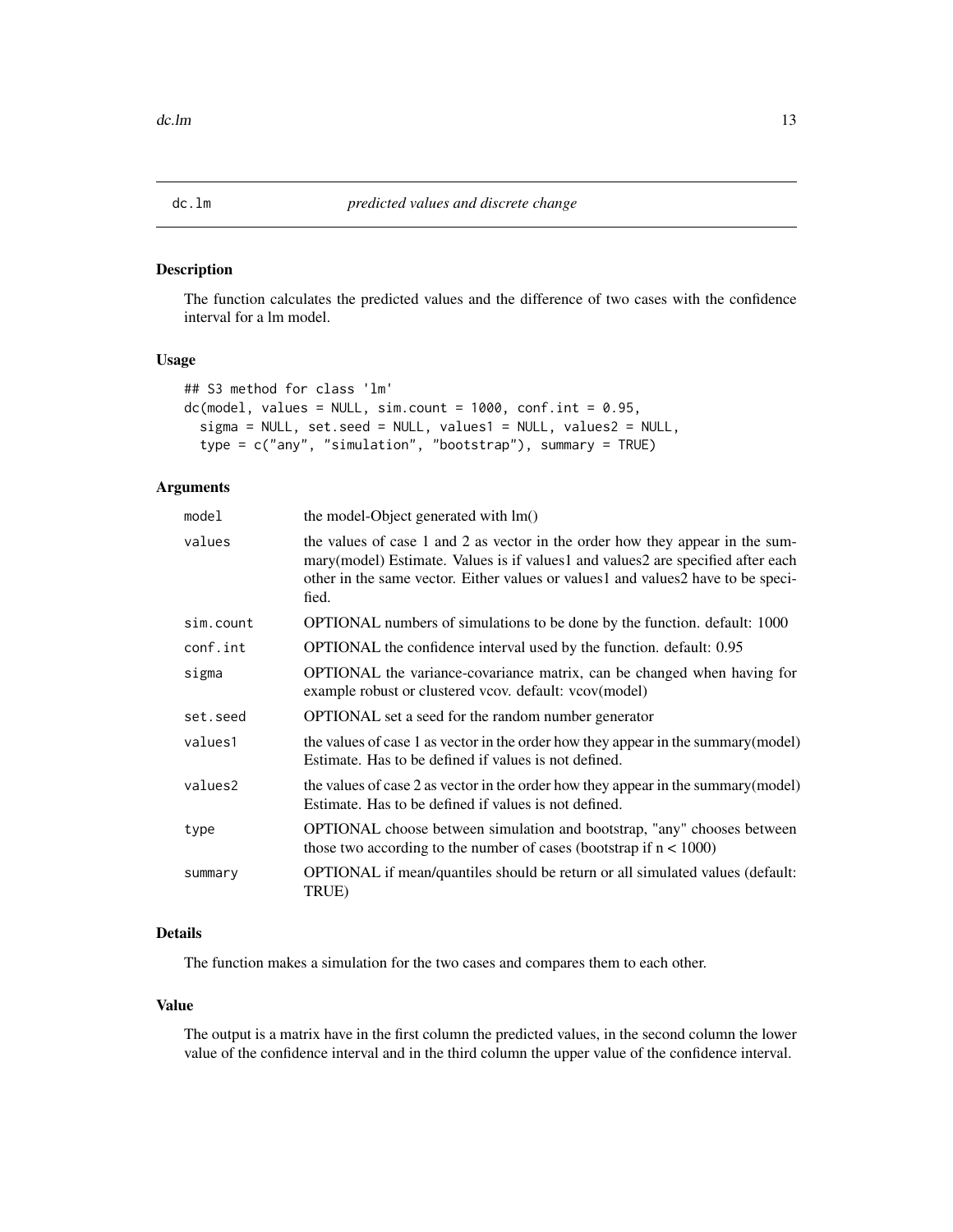#### Author(s)

Benjamin Schlegel, <kontakt@benjaminschlegel.ch>

#### Examples

```
model1 = Im(Pulse ~ Height ~66, data = MASS::survey)summary(model1)
# comparing a person with the height 150cm to 151cm
dc(model1, values1 = c(1, 150, 1, 0, 0),
  values2 = c(1, 151, 1, 0, 0)# the difference is not significant, because the confidence interval
# includes the 0
```
dc.mlogit *predicted values and discrete change*

# Description

The function calculates the predicted values and the difference of two cases with the confidence interval. It can be used for a mlogit model.

#### Usage

```
## S3 method for class 'mlogit'
dc(model, values = NULL, sim.count = 1000, conf.int = 0.95,sigma = NULL, set.seed = NULL, values1 = NULL, values2 = NULL,
  type = c("any", "simulation", "bootstrap"), summary = TRUE)
```

| model     | the model-Object generated with mlogit()                                                                                                                                                                                                                      |
|-----------|---------------------------------------------------------------------------------------------------------------------------------------------------------------------------------------------------------------------------------------------------------------|
| values    | the values of case 1 and 2 as vector in the order how they appear in the sum-<br>mary(model) Estimate. Values is if values1 and values2 are specified after each<br>other in the same vector. Either values or values1 and values2 have to be speci-<br>fied. |
| sim.count | OPTIONAL numbers of simulations to be done by the function. default: 1000                                                                                                                                                                                     |
| conf.int  | OPTIONAL the confidence interval used by the function. default: 0.95                                                                                                                                                                                          |
| sigma     | OPTIONAL the variance-covariance matrix, can be changed when having for<br>example robust or clustered vcov. default: vcov(model)                                                                                                                             |
| set.seed  | <b>OPTIONAL</b> set a seed for the random number generator                                                                                                                                                                                                    |
| values1   | the values of case 1 as vector in the order how they appear in the summary (model)<br>Estimate. Has to be defined if values is not defined.                                                                                                                   |
| values2   | the values of case 2 as vector in the order how they appear in the summary (model)<br>Estimate. Has to be defined if values is not defined.                                                                                                                   |
| type      | type is ignored as only simulation is implemented                                                                                                                                                                                                             |
| summary   | OPTIONAL if mean/quantiles should be return or all simulated values (default:<br>TRUE)                                                                                                                                                                        |

<span id="page-13-0"></span>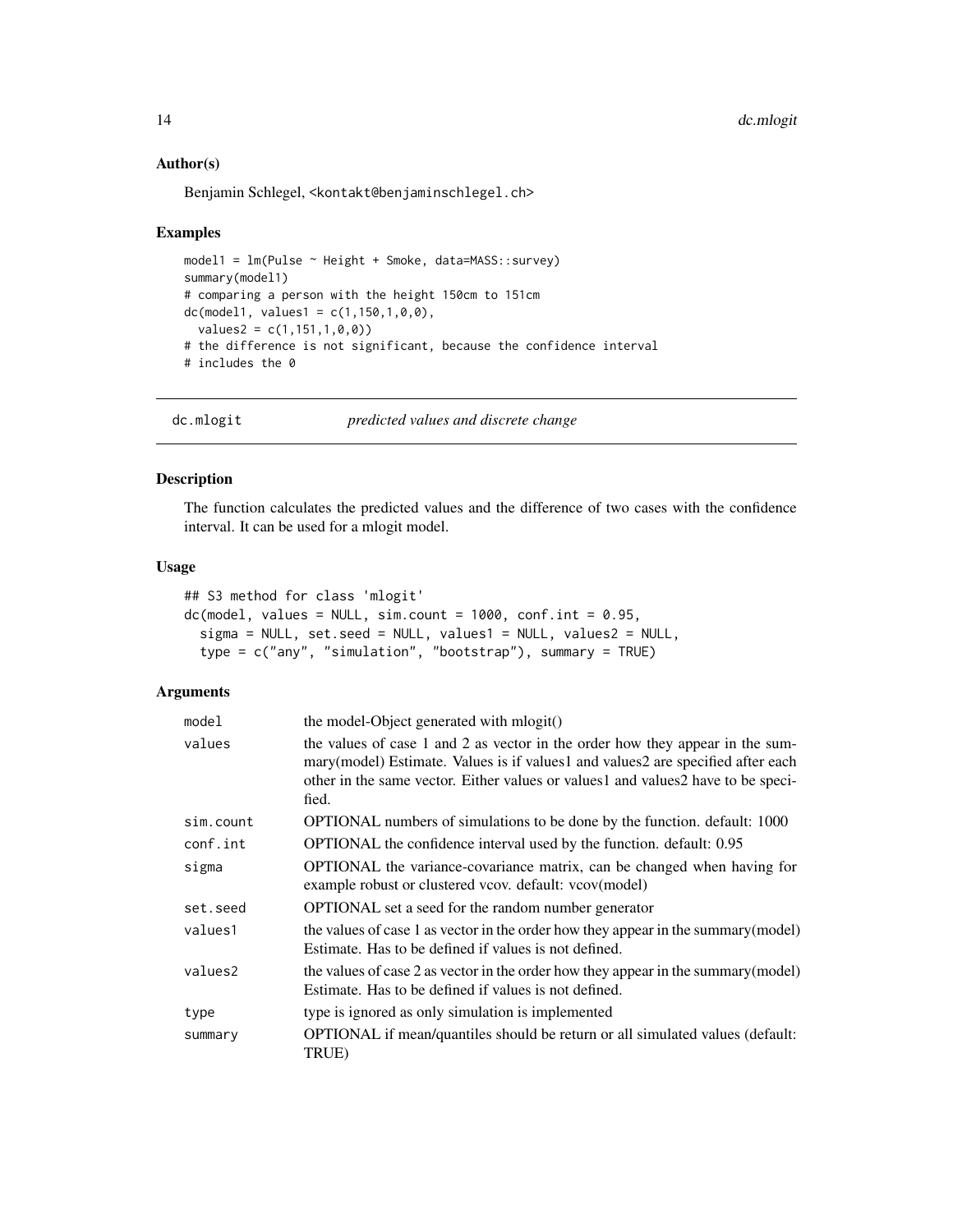#### <span id="page-14-0"></span>dc.multinom 15

# Details

The function makes a simulation for the two cases and compares them to each other.

#### Value

The output is a matrix have in the first column the predicted values, in the second column the lower value of the confidence interval and in the third column the upper value of the confidence interval.

#### Author(s)

Benjamin Schlegel, <kontakt@benjaminschlegel.ch>

#### Examples

```
## Not run:
# devtools::install_github("benjaminschlegel/schlegel")
df_selects = schlegel::selects2015
df_selects_withoutNA = df_selects
 filter(vote_choice != "other")
 mutate(vote_choice = factor(vote_choice))
 select(age, gender, vote_choice, starts_with("lr_"))
 na.omit()
mlogit_data = dfidx::dfidx(df_selects_withoutNA, varying = 5:11,
                    sep = "'', shape = "wide",
                    choice = "vote_choice")
mlogit_data$distance = abs(mlogit_data$lr - mlogit_data$lr_self)
model1 = mlogit::mlogit(vote_choice ~ distance | lr_self +
                          gender, data = mlogit_data)
summary(model1)
# predicted probability of a left male person with a distance of 2
dc(model1, c(1, 2, 0, 0, 1, 2, 10, 0))
## End(Not run)
```
dc.multinom *predicted values and discrete change*

#### Description

The function calculates the predicted values and the difference of two cases with the confidence interval. It can be used for a multinom model.

```
## S3 method for class 'multinom'
dc(model, values = NULL, sim.count = 1000, conf.int = 0.95,sigma = NULL, set.seed = NULL, values1 = NULL, values2 = NULL,
  type = c("any", "simulation", "bootstrap"), summary = TRUE)
```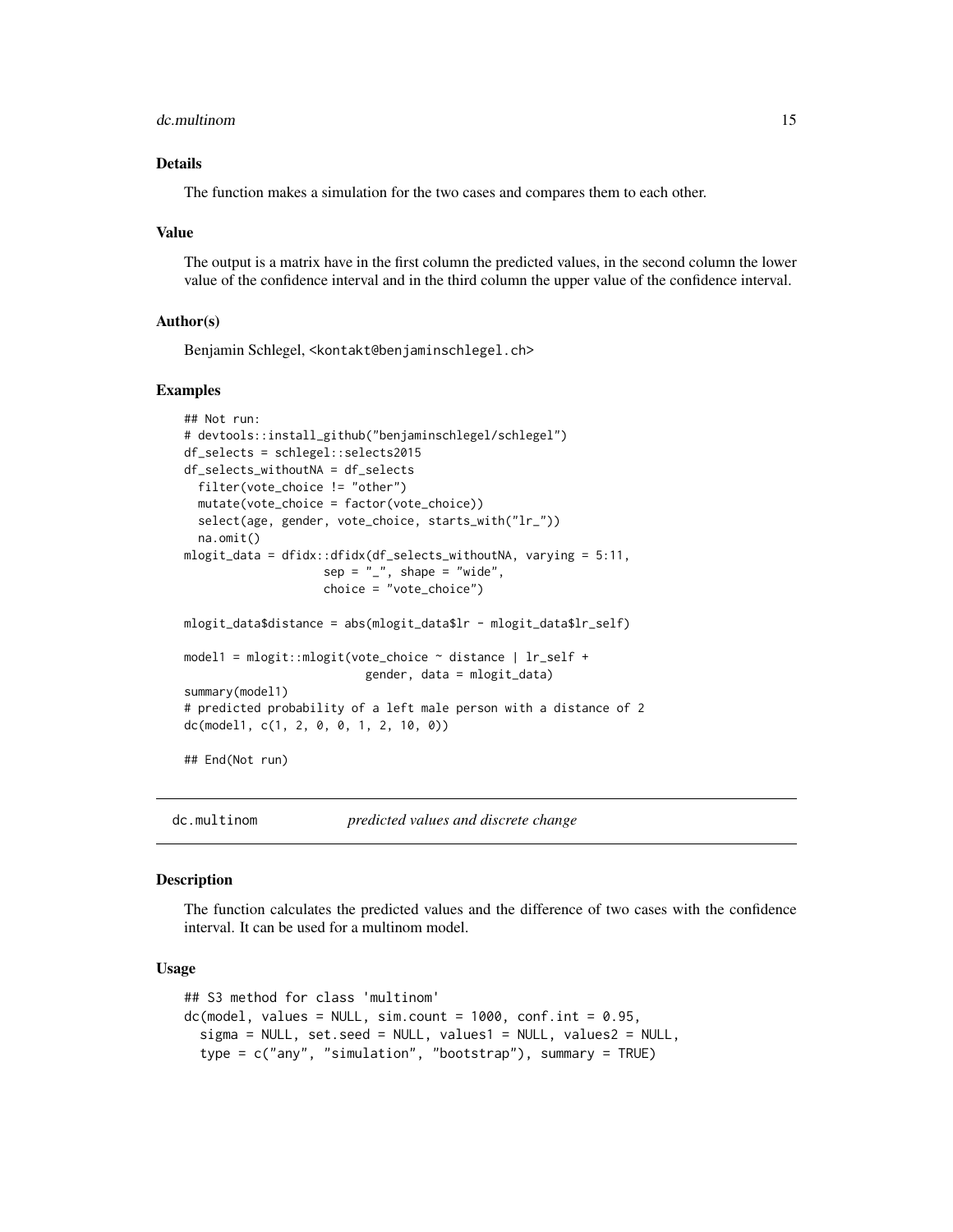# Arguments

| model     | the model-Object generated with multinom()                                                                                                                                                                                                                    |
|-----------|---------------------------------------------------------------------------------------------------------------------------------------------------------------------------------------------------------------------------------------------------------------|
| values    | the values of case 1 and 2 as vector in the order how they appear in the sum-<br>mary(model) Estimate. Values is if values1 and values2 are specified after each<br>other in the same vector. Either values or values and values 2 have to be speci-<br>fied. |
| sim.count | OPTIONAL numbers of simulations to be done by the function. default: 1000                                                                                                                                                                                     |
| conf.int  | OPTIONAL the confidence interval used by the function. default: 0.95                                                                                                                                                                                          |
| sigma     | OPTIONAL the variance-covariance matrix, can be changed when having for<br>example robust or clustered vcov. default: vcov(model)                                                                                                                             |
| set.seed  | OPTIONAL set a seed for the random number generator                                                                                                                                                                                                           |
| values1   | the values of case 1 as vector in the order how they appear in the summary (model)<br>Estimate. Has to be defined if values is not defined.                                                                                                                   |
| values2   | the values of case 2 as vector in the order how they appear in the summary (model)<br>Estimate. Has to be defined if values is not defined.                                                                                                                   |
| type      | <b>OPTIONAL</b> choose between simulation and bootstrap, "any" chooses between<br>those two according to the number of cases (bootstrap if $n < 1000$ )                                                                                                       |
| summary   | OPTIONAL if mean/quantiles should be return or all simulated values (default:<br>TRUE)                                                                                                                                                                        |

#### Details

The function makes a simulation for the two cases and compares them to each other.

#### Value

The output is a matrix have in the first column the predicted values, in the second column the lower value of the confidence interval and in the third column the upper value of the confidence interval.

# Author(s)

Benjamin Schlegel, <kontakt@benjaminschlegel.ch>

#### Examples

```
## Not run:
model1 = nnet::multinom(Clap ~ Height + Smoke + Pulse, data=MASS::survey)
summary(model1)
dc(model1, values1 = c(1,150,1,0,0,mean(MASS::survey$Pulse,na.rm=TRUE)),
  values2 = c(1,151,1,0,0,mean(MASS::survey$Pulse,na.rm=TRUE)))
# the higher person has a greater probability to be left clapping
# the difference is significant, because the confidence interval
# does not include the 0
```

```
## End(Not run)
```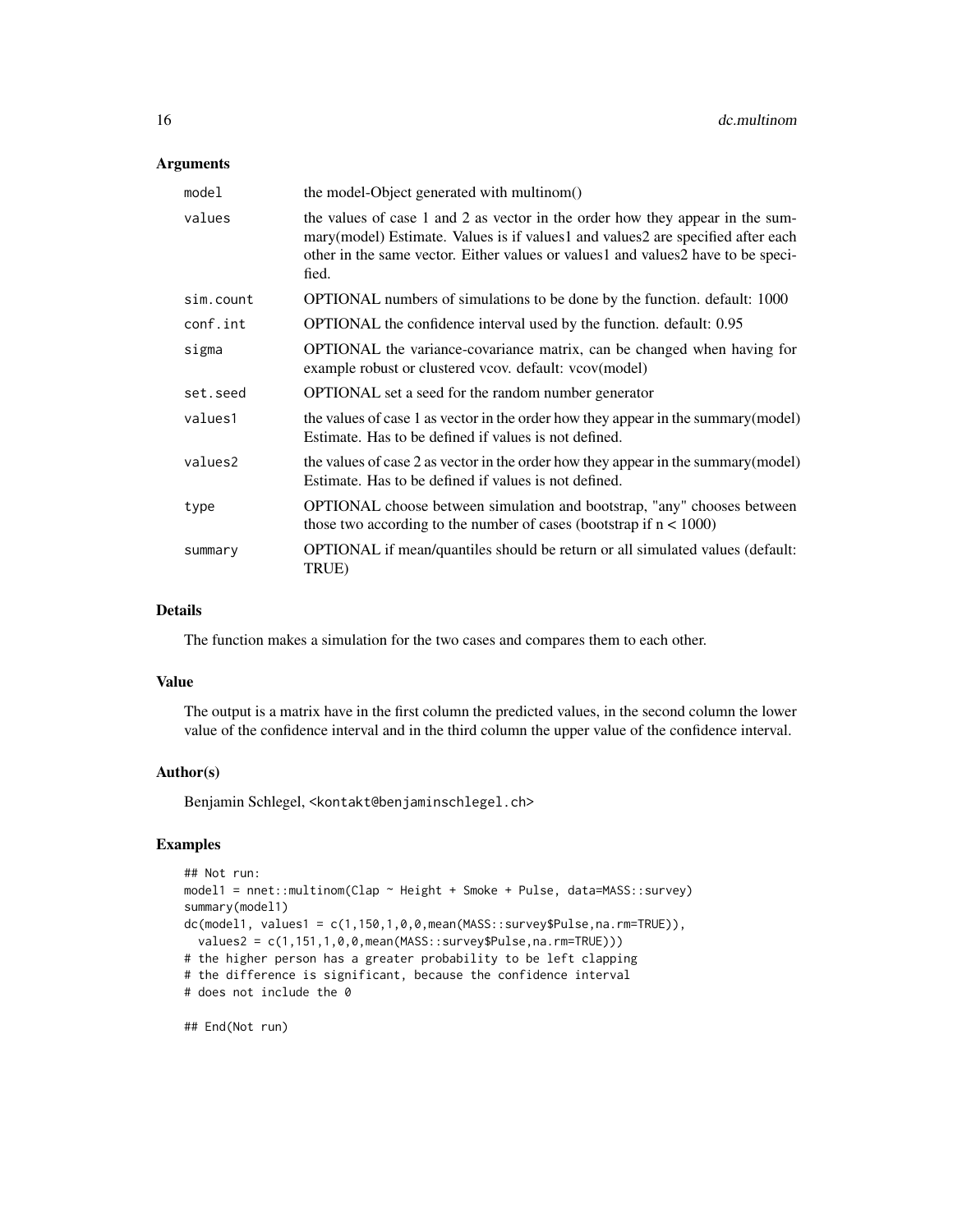<span id="page-16-0"></span>

#### Description

The function calculates the predicted values and the difference of two cases with the confidence interval. It can be used for a polr model.

#### Usage

```
## S3 method for class 'polr'
dc(model, values = NULL, sim.count = 1000, conf.int = 0.95,
  sigma = NULL, set.seed = NULL, values1 = NULL, values2 = NULL,
  type = c("any", "simulation", "bootstrap"), summary = TRUE)
```
# Arguments

| the model-Object generated with polr()                                                                                                                                                                                                                        |
|---------------------------------------------------------------------------------------------------------------------------------------------------------------------------------------------------------------------------------------------------------------|
| the values of case 1 and 2 as vector in the order how they appear in the sum-<br>mary(model) Estimate. Values is if values1 and values2 are specified after each<br>other in the same vector. Either values or values1 and values2 have to be speci-<br>fied. |
| <b>OPTIONAL</b> numbers of simulations to be done by the function. default: 1000                                                                                                                                                                              |
| OPTIONAL the confidence interval used by the function. default: 0.95                                                                                                                                                                                          |
| OPTIONAL the variance-covariance matrix, can be changed when having for<br>example robust or clustered vcov. default: vcov(model)                                                                                                                             |
| OPTIONAL set a seed for the random number generator                                                                                                                                                                                                           |
| the values of case 1 as vector in the order how they appear in the summary (model)<br>Estimate. Has to be defined if values is not defined.                                                                                                                   |
| the values of case 2 as vector in the order how they appear in the summary (model)<br>Estimate. Has to be defined if values is not defined.                                                                                                                   |
| OPTIONAL choose between simulation and bootstrap, "any" chooses between<br>those two according to the number of cases (bootstrap if $n < 1000$ )                                                                                                              |
| OPTIONAL if mean/quantiles should be return or all simulated values (default:<br>TRUE)                                                                                                                                                                        |
|                                                                                                                                                                                                                                                               |

# Details

The function makes a simulation for the two cases and compares them to each other.

#### Value

The output is a matrix have in the first column the predicted values, in the second column the lower value of the confidence interval and in the third column the upper value of the confidence interval.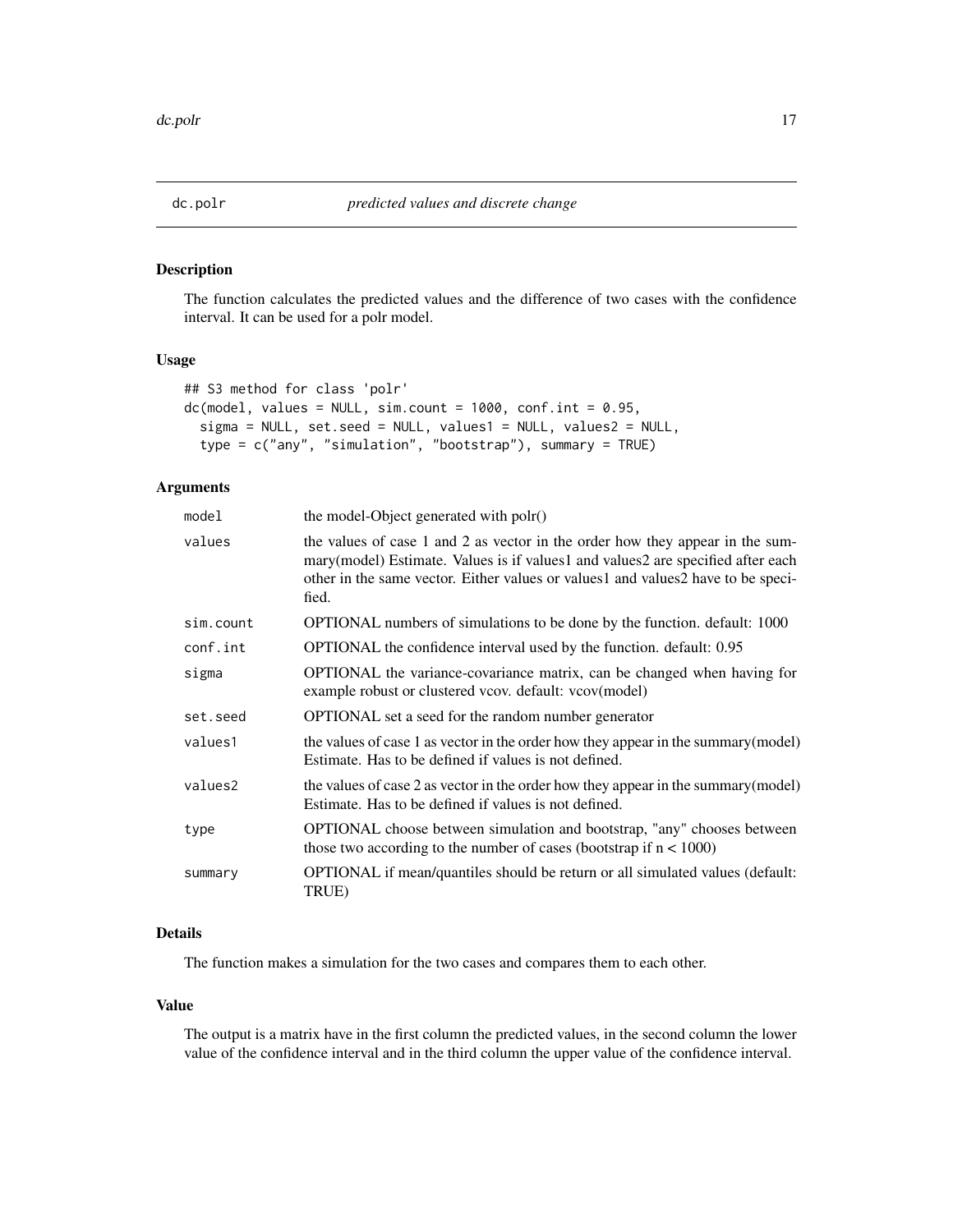#### Author(s)

Benjamin Schlegel, <kontakt@benjaminschlegel.ch>

#### Examples

```
## Not run:
data = MASS::survey
data$Smoke = ordered(data$Smoke, levels = c("Never", "Occas", "Regul", "Heavy"))
model1 = \text{poly}(Smoke \sim Height + Pulse, data=data)summary(model1)
dc(model1, values1 = c(150,mean(MASS::survey$Pulse,na.rm=TRUE)),
  values2 = c(151,mean(MASS::survey$Pulse,na.rm=TRUE)))
# all differences are significant as the confidence intervals do not include 0
## End(Not run)
```
dc.tobit *predicted values and discrete change*

#### Description

The function calculates the predicted values and the difference of two cases with the confidence interval for a tobit model.

#### Usage

```
## S3 method for class 'tobit'
dc(model, values = NULL, sim.count = 1000, conf.int = 0.95,sigma = NULL, set.seed = NULL, values1 = NULL, values2 = NULL,
  type = c("any", "simulation", "bootstrap"), summary = TRUE)
```

| model     | the model-Object generated with tobit()                                                                                                                                                                                                                          |
|-----------|------------------------------------------------------------------------------------------------------------------------------------------------------------------------------------------------------------------------------------------------------------------|
| values    | the values of case 1 and 2 as vector in the order how they appear in the sum-<br>mary (model) Estimate. Values is if values 1 and values 2 are specified after each<br>other in the same vector. Either values or values1 and values2 have to be speci-<br>fied. |
| sim.count | OPTIONAL numbers of simulations to be done by the function. default: 1000                                                                                                                                                                                        |
| conf.int  | OPTIONAL the confidence interval used by the function. default: 0.95                                                                                                                                                                                             |
| sigma     | OPTIONAL the variance-covariance matrix, can be changed when having for<br>example robust or clustered vcov. default: vcov(model)                                                                                                                                |
| set.seed  | OPTIONAL set a seed for the random number generator                                                                                                                                                                                                              |
| values1   | the values of case 1 as vector in the order how they appear in the summary (model)<br>Estimate. Has to be defined if values is not defined.                                                                                                                      |

<span id="page-17-0"></span>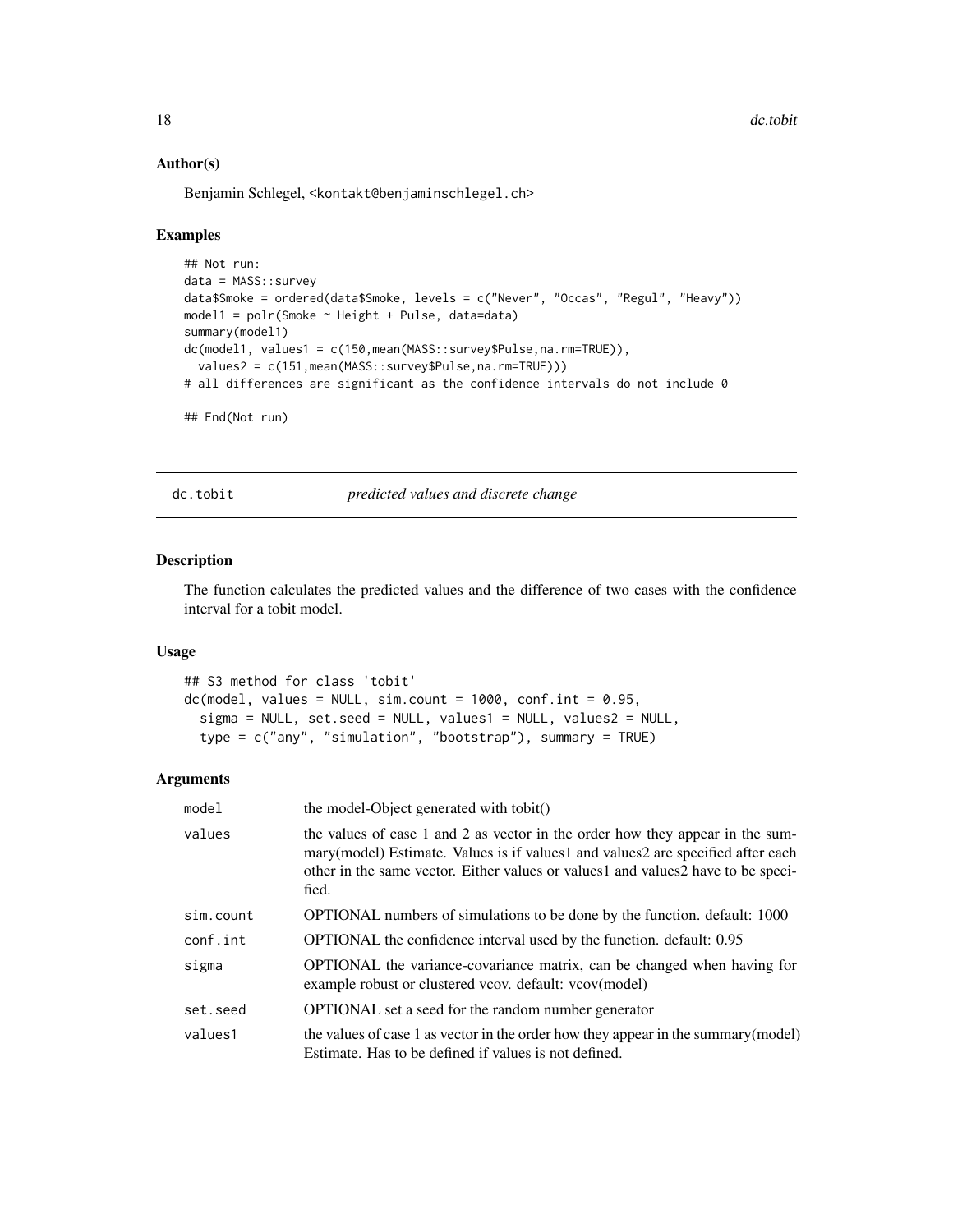#### <span id="page-18-0"></span>predicts and the predicts of the set of the set of the set of the set of the set of the set of the set of the set of the set of the set of the set of the set of the set of the set of the set of the set of the set of the se

| values2 | the values of case 2 as vector in the order how they appear in the summary (model)<br>Estimate. Has to be defined if values is not defined. |
|---------|---------------------------------------------------------------------------------------------------------------------------------------------|
| type    | <b>OPTIONAL</b> only simulation is supported for tobit()                                                                                    |
| summary | OPTIONAL if mean/quantiles should be return or all simulated values (default:<br>TRUE)                                                      |

#### Details

The function makes a simulation for the two cases and compares them to each other.

#### Value

The output is a matrix have in the first column the predicted values, in the second column the lower value of the confidence interval and in the third column the upper value of the confidence interval.

#### Author(s)

Benjamin Schlegel, <kontakt@benjaminschlegel.ch>

# Examples

```
library(AER)
model1 = \text{tobit(Age } \sim \text{Height} + \text{Pulse}, \text{right} = 65, \text{ data} = \text{MASS}:\text{survey})summary(model1)
# comparing a person with the height 150cm to 151cm
dc(model1, values1 = c(1,160,80),values2 = c(1, 170, 80)# the difference is not significant, because the confidence interval
# includes the 0
```
predicts *predicted values and discrete change*

#### Description

The function calculates the predicted values and the difference of a range of cases with the confidence interval. It can be used for any glm, polr or multinom model.

```
predicts(model, values, position = NULL, sim.count = 1000, conf.int = 0.95,
  sigma = NULL, set.seed = NULL, doPar = TRUE,
  type = c("any", "simulation", "bootstrap"))
```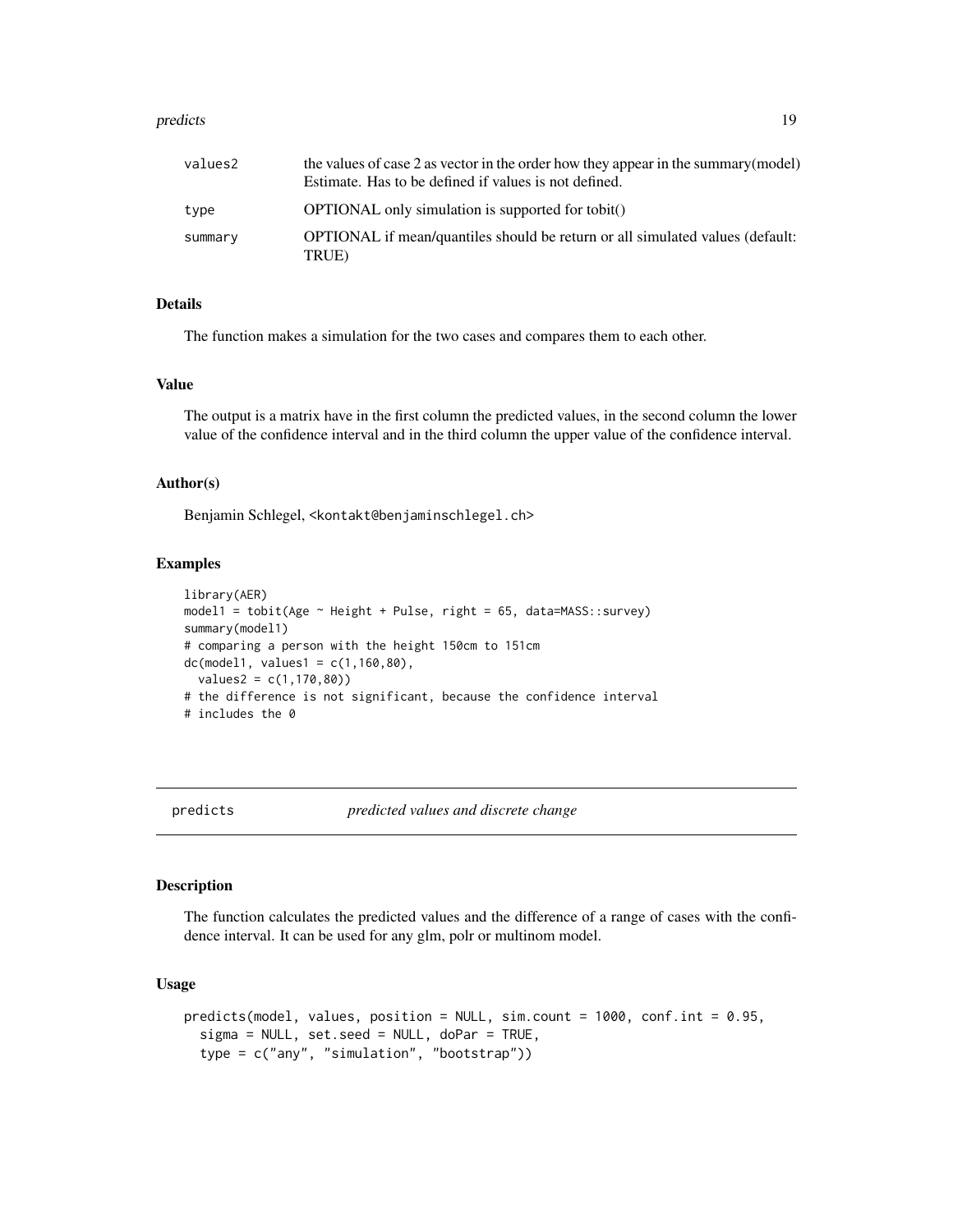| model     | the model-Object generated with glm(), glm.nb(), polr(), multinom(), mlogit()<br>or tobit()                                                                                                                                   |
|-----------|-------------------------------------------------------------------------------------------------------------------------------------------------------------------------------------------------------------------------------|
| values    | The values of cases as character in the order how they appear in the sum-<br>mary(model) Estimate. The values must be in the following way: "value1; value2; value3;".<br>Each one of the values can be one of the following: |
|           | • "mean": takes the mean of that variable (can only be used when the vari-<br>able is numeric)                                                                                                                                |
|           | • "median": takes the median of that variable (can only be used when the<br>variable is numeric)                                                                                                                              |
|           | • "mode": takes the mode of that variable                                                                                                                                                                                     |
|           | • " $Q4$ ": takes the quartiles (0,0.25,0.5,0.75,1) of that variable (other number<br>for other quantiles)                                                                                                                    |
|           | • "min": takes the minimum of that variable                                                                                                                                                                                   |
|           | • "max": takes the maximum of that variable                                                                                                                                                                                   |
|           | • from-to, by: takes all values from "from" to "to" with the distance "by" (for<br>example: "160-180,5" $\rightarrow$ 160,165,170,175,180)                                                                                    |
|           | • from-to: same as from-to, by with by=1 (for example: $"2-8"$ $\rightarrow$ 2,3,4,5,6,7,8)                                                                                                                                   |
|           | • value1, value2, value3,: takes the given values (for example: "160,180"<br>$\Rightarrow$ 160,180)                                                                                                                           |
|           | • value1: takes the given value (for example: " $5.34$ " $\rightarrow$ 5.34)                                                                                                                                                  |
|           | • log(from-to,by): takes the log of all values from "from" to "to" with the<br>distance "by" (for example: "160-180,5" $\rightarrow$ 160,165,170,175,180)                                                                     |
|           | • log(from-to): same as log(from-to,by) with by=1 (for example: "2-8" $\rightarrow$<br>2,3,4,5,6,7,8                                                                                                                          |
|           | • log(value1,value2,value3,): takes the log of the given values (for exam-<br>ple: " $160,180" \rightarrow 160,180$ )                                                                                                         |
|           | • $log(value1)$ : takes the log of the given value (for example: "5.34" $\rightarrow$ 5.34)<br>• "F": takes all values of a factor/character                                                                                  |
|           | • " $F(1,4,7)$ ": takes the first, fourth and seventh level of a factor/character                                                                                                                                             |
|           | $\cdot$ "F(2)": takes the second level of a factor/character                                                                                                                                                                  |
| position  | OPTIONAL which variable should be taken for the discrete change, the variable<br>must have at least two values. default: only predicted probabilities                                                                         |
| sim.count | OPTIONAL numbers of simulations to be done by the function. default: 1000                                                                                                                                                     |
| conf.int  | OPTIONAL the confidence interval used by the function. default: 0.95                                                                                                                                                          |
| sigma     | OPTIONAL the variance-covariance matrix, can be changed when having for<br>example robust or clustered vcov. default: vcov(model)                                                                                             |
| set.seed  | OPTIONAL set a seed for the random number generator                                                                                                                                                                           |
| doPar     | OPTIONAL if the code should run parallel if more than 2 cores are detected                                                                                                                                                    |
| type      | OPTIONAL choose between simulation and bootstrap, "any" chooses between<br>those two according to the number of cases (bootstrap if $n < 1000$ )                                                                              |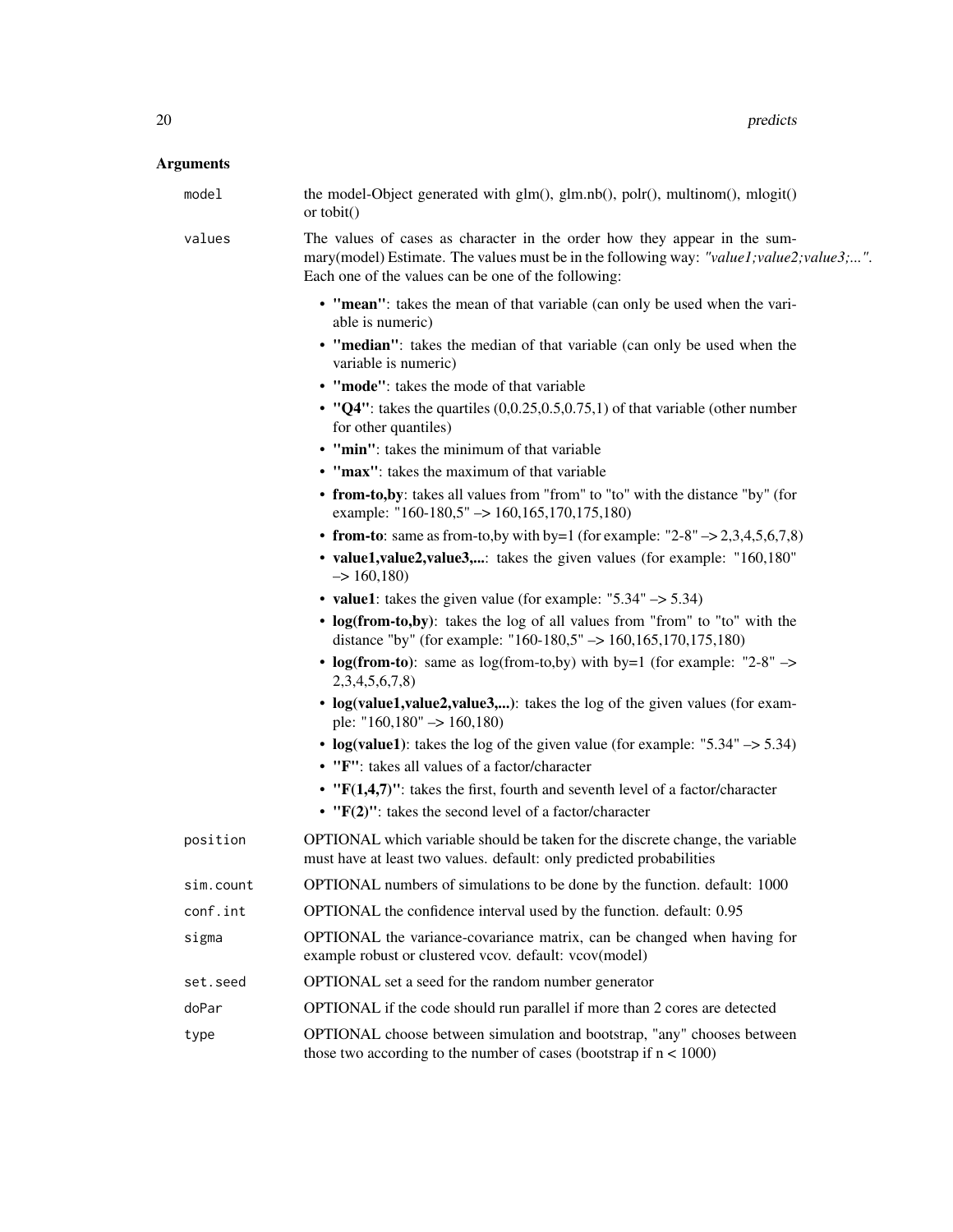#### <span id="page-20-0"></span> $s$ elects2015 21

# Details

The function makes a simulation for the all combination of cases and compares them to each other.

#### Value

The output is a data.frame with the predicted values and discrete changes.

#### Author(s)

Benjamin Schlegel, <kontakt@benjaminschlegel.ch>

#### Examples

```
## Not run:
model1 = glm(Sex ~ Height + Smoke + Pulse, data=MASS::survey, family=binomial(link=logit))
summary(model1)
# comparing person with hight 150 to 160, 160 to 170, 170 to 180, 180 to 190
# with all combination of(non-)smokers and a median of pulse
predicts(model1, "150-190,10;F;median", position = 1, doPar = FALSE)
```
## End(Not run)

selects2015 *Swiss Electoral Studies (Selects) 2015 - Post-electoral study*

#### Description

A simplified dataset of the Selects 2015 data. Selects 2015 was conducted after the elections to the national council in Switzerland on October 2015.

#### Usage

selects2015

# Format

A data frame with 5337 rows and 15 variables:

gender the gender of the participant

age the age of the participant

canton the canton where the participant lives

education the highest education of the participant

participation Indicates if the participant participated in the national election or not

vote\_choice The party the participant mainly voted for: SVP, FDP, CVP, SP, GPS, GLP, BDP, other

political\_interest political interest of the participant, self declaration

lr\_self left right self placement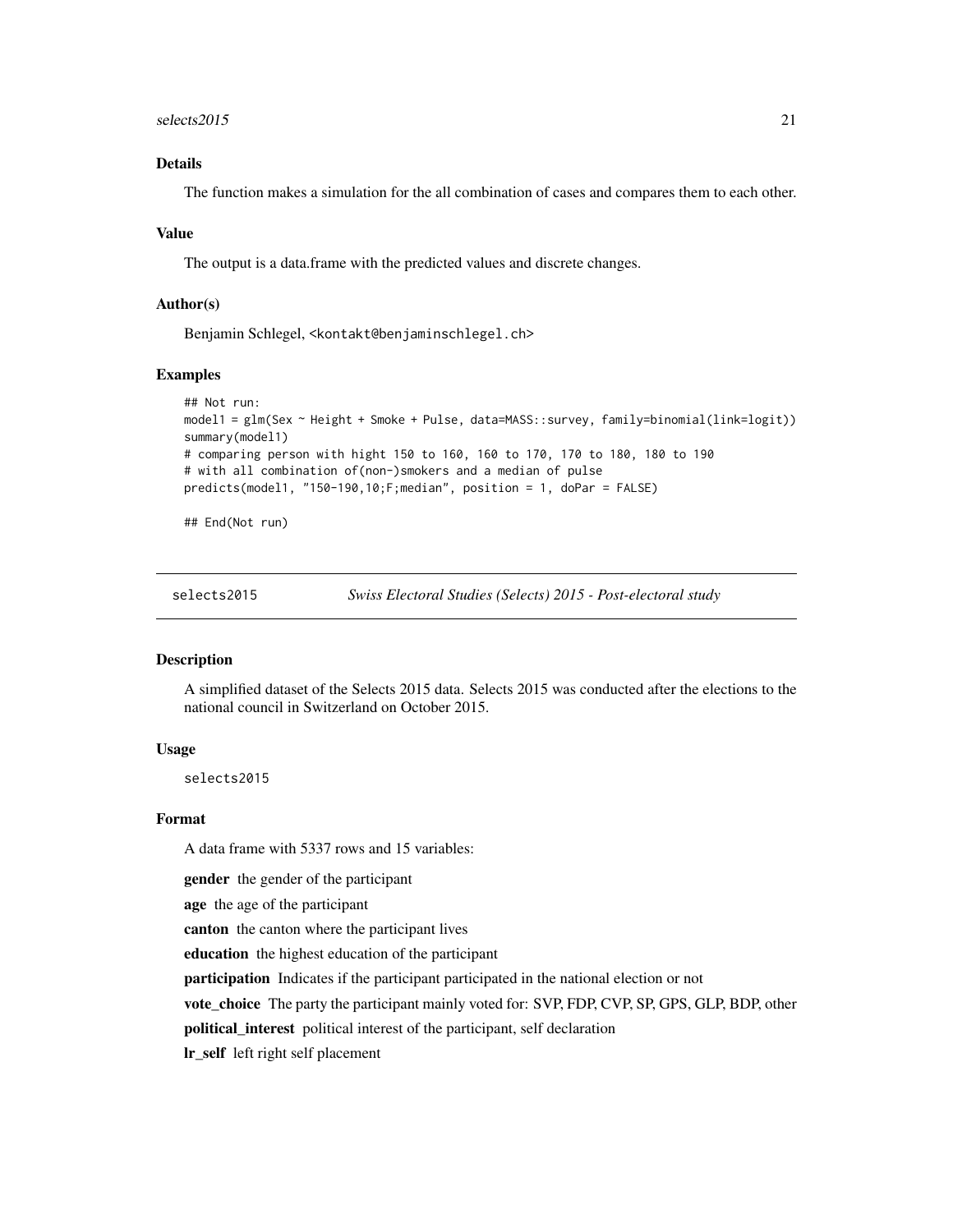- lr\_SVP left right placement of SVP
- lr\_FDP left right placement of FDP
- lr\_CVP left right placement of CVP
- lr\_SP left right placement of SP
- lr\_GPS left right placement of GPS
- lr\_GLP left right placement of GLP
- lr\_BDP left right placement of BDP
- knowscale political knowledge scale between 0 and 4
- opinion\_social\_expenses opinion about social expense
- opinion\_eu\_membership opinion if Switzerland should join the EU
- opinion\_foreigners\_swiss\_equal opinion if foreigners should be treated equal to Swiss
- opinion\_environment\_economy opinion if environment or economy is more important
- opinion\_nuclear\_energy opinion on nuclear energy
- opinion\_high\_income\_taxes opinion on high income taxes
- weight\_total A weight to make the survey representative (design weight \* turnout \* vote\_choice)

#### Source

Selects: Post-electoral study - 2015 [Dataset]. Distributed by FORS, Lausanne, 2016. [https:](https://forscenter.ch/projects/selects/) [//forscenter.ch/projects/selects/](https://forscenter.ch/projects/selects/) doi: [10.23662/FORSDS7265](https://doi.org/10.23662/FORS-DS-726-5)